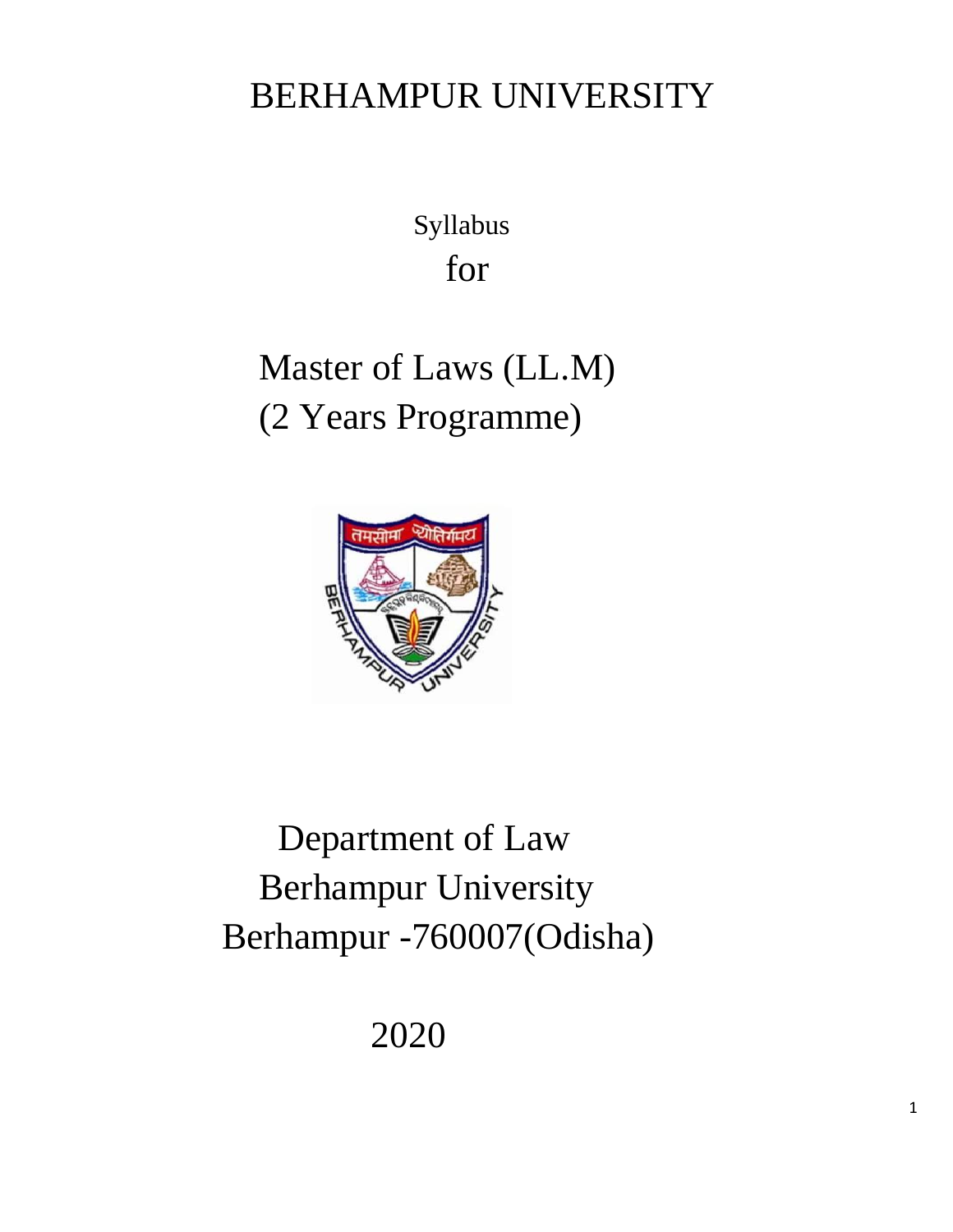# **Course Curriculum & Syllabi-2020 P.G. DEPARTMENT OF LAW, BERHAMPUR UNIVERSITY**

# **Introduction**

# **About the P.G. Department of Law-**

The Post Graduate Department of Law, Berhampur University was commenced in the year 1985. Research oriented intensive full time LL.M. studies is the focus of the Department. The distinction in LL.M studies lies in its fundamental characteristics of being a full time research oriented Post Graduate course compared to other branches of P.G. studies in India. The course curriculum is prepared in tune with the UGC Model Curriculum (CBCT Pattern) and revised from time to time in accordance with indigenous requirements including student interest and market needs. Since its inception, the Department has expanded appreciably in terms of research activities and specialized course structure. The P.G. Department of Law has been imparting Master Degree in Law with specialization in Business Law, Human Rights Law and Administrative Law. Apart from Master of Laws , P.G. Department of Law offers Ph.D and LL.D programmes.

Besides, the Department has successfully conducted different certificate and diploma courses viz. (i) UGC sponsored certificate course on Human Rights and Duties Education (ii) UGC sponsored P.G. Diploma Human Rights and Duties Education (iii) P.G. Diploma in Disaster Management. The P.G. Department of Law has attained an esteemed position with continuous effort taken for providing quality based legal education and research.

Further, the Department has organized various National Seminars and legal awareness programmes to inculcate the knowledge of law among students, academia and common masses.

The Legal Aid Clinic of the Department established under the aegis of District Legal Serivces Authority, Ganjam, Berhampur caters the needs of the people of the vicinity in terms of legal assistance and advice.

The Department has brought many laurels in the past years. The students and researchers of the Department are well placed in corporate sector academics, judiciary, civil services and other Government services.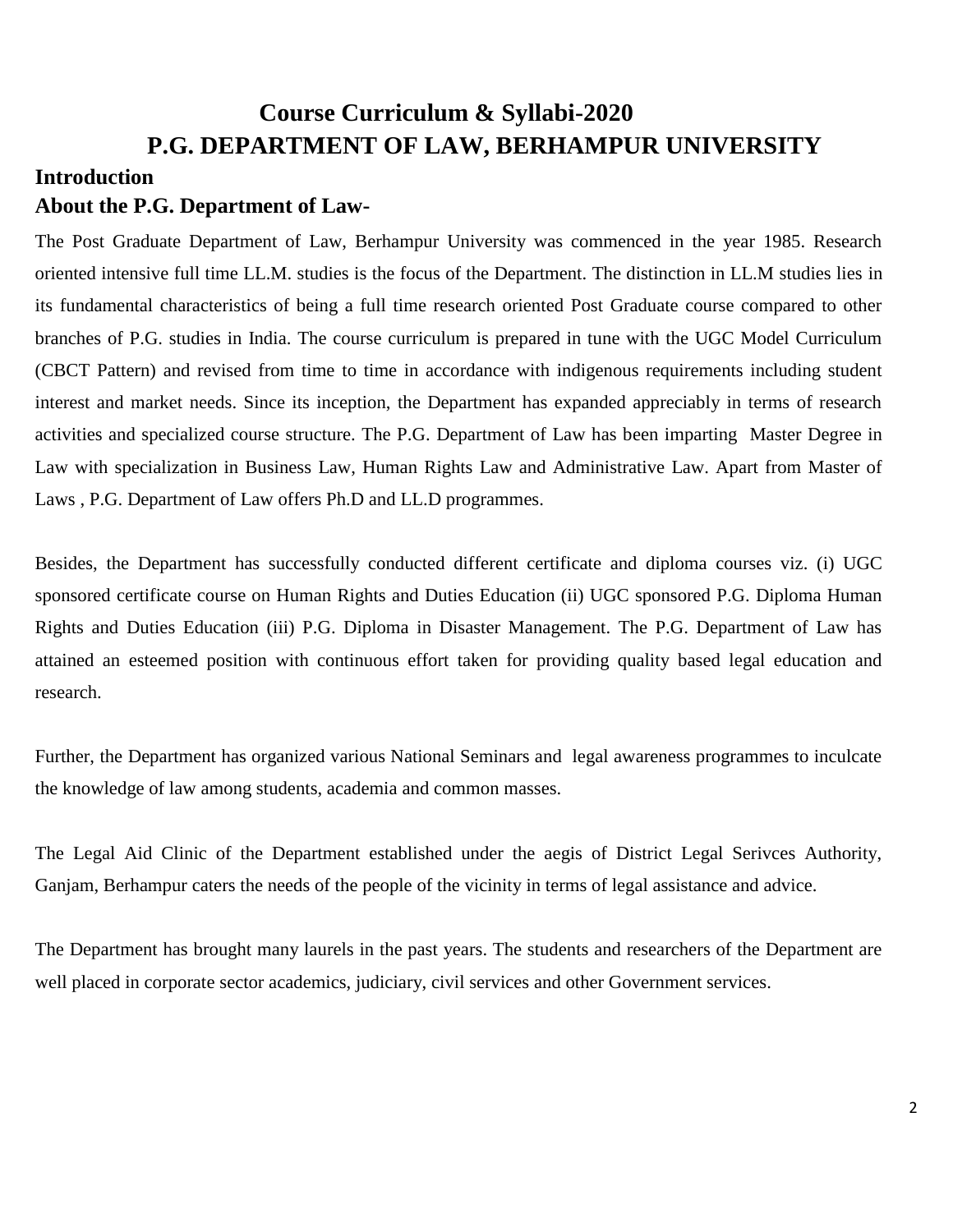## **Facilities in P.G. Department of Law:**

The P.G. Department of Law has a Computer Lab for the use of the Students and Researchers. The R.P. Padhi Library has a good stock of reference books and text books on various subjects of Law. Further, the library provides subscribed e resources like ProQuest, J-Gate data base, Oxford University Journals , Cambridge University Journals etc. Apart from these, students and researchers can access various Online Educational Resources (OER) by using University's internet service.

### **About the Syllabus-**

The syllabus is designed on Choice Based Credit system in accordance with the guidelines provided by the University Grants Commission and the Curriculum Development Centre of U.G.C. It is aimed to develop the legal acumen in-abreast with contemporary legal development and train the LL.M. students for future research.

Master of Laws (LL.M.) course is a fulltime two-academic years programme with four semesters. The first semester shall cover the period from June to December and Second semester from January to May in the first academic session. The Third semester shall commence from June to December and Fourth Semester from January to May in the second academic session.

The uniform nature of credits specified for the LL.M. programme describes the equitable weightages of various courses of the programme. The number of credits along with grade points that a student satisfactorily completed, measures the performance of the student. Satisfactory progress and completion of course is subject to a students maintaining of a minimum cumulative Grade Point Average (CGPA), as well as minimum grades in different subjects of the programme.

A full time two-academic year's programme with four semesters, LL.M. course shall comprise core course including Dissertation and core elective courses.

General Course Framework and Structure-

- $\triangleright$  Total Number of Semesters 04
- $\triangleright$  Total Papers of all Semester –19 (with one specialization Group and Dissertation)
- Total marks per paper except Dissertation- 100 marks.
- $\triangleright$  Each paper comprise of -04 credits
- $\triangleright$  Total no. of credit- 80 credits (4 Credits each for 18 Papers = 72 Credits and Dissertation- 8 Credits )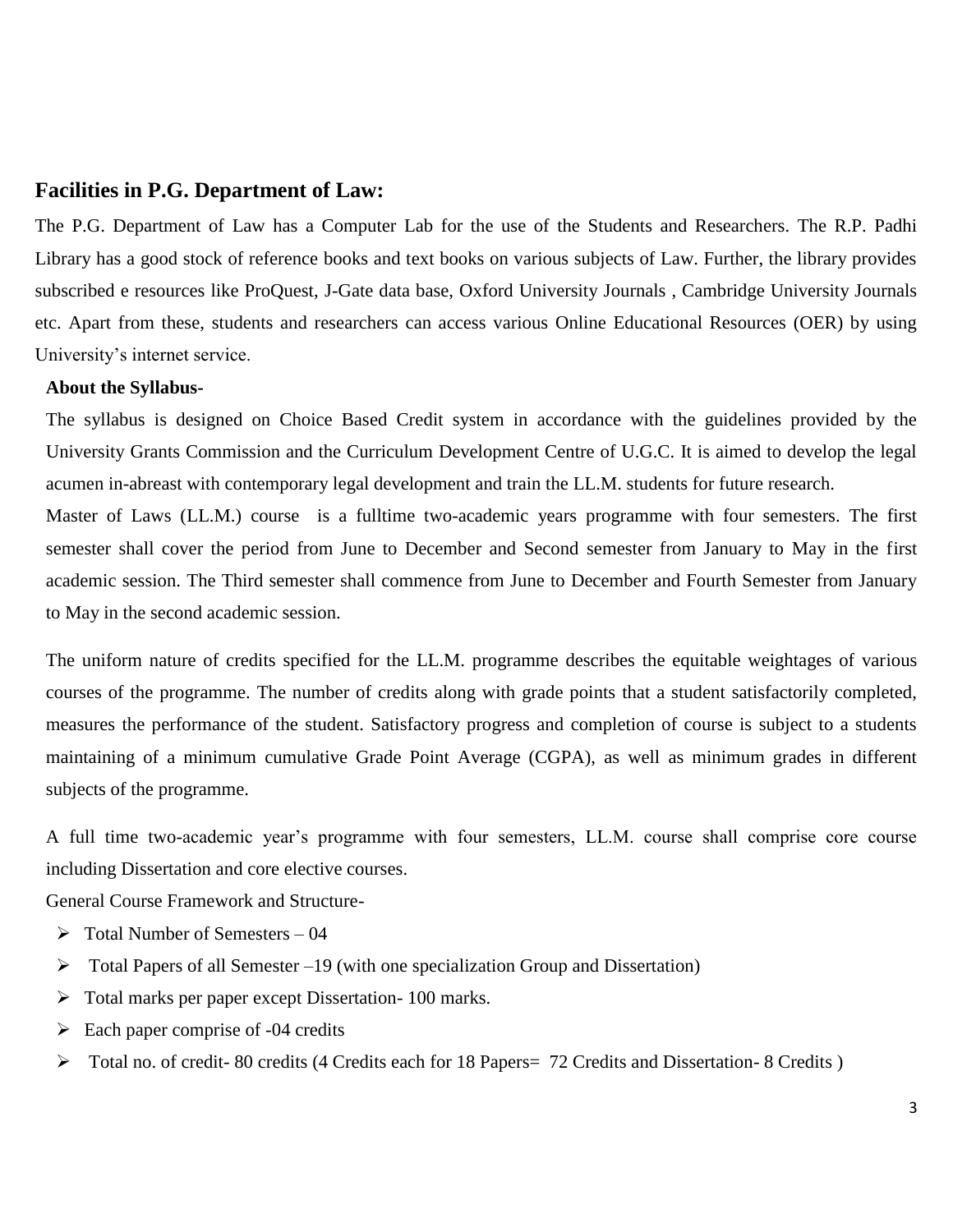- ▶ Core Courses are Mandatory.
- $\triangleright$  Core Electives in each semester are meant for specialization and Department intends to offer specialization in Business Law and Human Rights Law. The students are required to opt any one specialization group and continue the same till third semester.
- However, offering of specialization is subject to availability of teachers and their respective specializations. The decision of staff council in this regard shall be final and binding upon the students. In case only one Regular Faculty member or no Regular Faculty Member exists, the decision of the Coordinator/Head of the Department shall be final in this regard.
- $\triangleright$  Any one Allied Elective can be chosen by Interdepartmental candidates.
- $\triangleright$  Each of the theory paper shall have mid-semester examination carrying 20 marks and end-semester examination of 80 marks.
- The duration of mid-semester examination is One hour for each paper and the Duration of End Semester examination for each paper shall be of Three hours.

| Semester | Core Course                   | Core Elective Course / Allied    | <b>Total Credits</b> | <b>Marks</b>    |
|----------|-------------------------------|----------------------------------|----------------------|-----------------|
|          |                               | Elective                         |                      |                 |
| First    | LAWM C101- Law and            | <b>Business Law:</b>             | 4 credits for        | 500 (100 Marks) |
| Semester | Social Transformation in      | LAWM E104- Law of Industrial and | each paper $=20$     | each            |
|          | India                         | <b>Intellectual Property</b>     | Credits              | Course/Paper)   |
|          |                               | LAWM E105- Legal Regulation of   |                      |                 |
|          | LAWM C102- Indian             | <b>Economic Enterprises</b>      |                      |                 |
|          | Constitutional Law: the       | <b>Human Rights Law:</b>         |                      |                 |
|          | New Challenges                | LAWM E106- Concept and           |                      |                 |
|          |                               | Development of Human Rights      |                      |                 |
|          | LAWM C103 Law                 | LAWM E107- Human Rights and      |                      |                 |
|          | <b>Relating to Women</b>      | <b>International Order</b>       |                      |                 |
|          |                               |                                  |                      |                 |
|          |                               |                                  |                      |                 |
| Second   | LAWM C201-Judicial            | <b>Business Law:</b>             |                      | 500(100 Marks   |
| Semester | Process                       | LAWM E204- Law of Export -       | 4 credits for        | each            |
|          | LAWM C202-Legal               | <b>Import Regulation</b>         | each paper $=20$     | Course/Paper)   |
|          | <b>Education and Research</b> | LAWM.-E205- Banking Law          | Credits              |                 |
|          | Methodology                   |                                  |                      |                 |
|          | LAWM C203-                    | <b>Human Rights Law:</b>         |                      |                 |
|          | Administration of             | LAWM E206- Protection and        |                      |                 |
|          | <b>Criminal Justice</b>       | Enforcement of Human Rights in   |                      |                 |
|          |                               | India                            |                      |                 |
|          |                               | LAWM E207- Human Rights of       |                      |                 |
|          |                               | <b>Disadvantaged Groups</b>      |                      |                 |
|          |                               |                                  |                      |                 |
| Third    |                               | <b>Business Law</b>              | 4 credits for        | 500(100 Marks   |

Passing of Mid-semester examination is mandatory for fill-up of form for the final semester.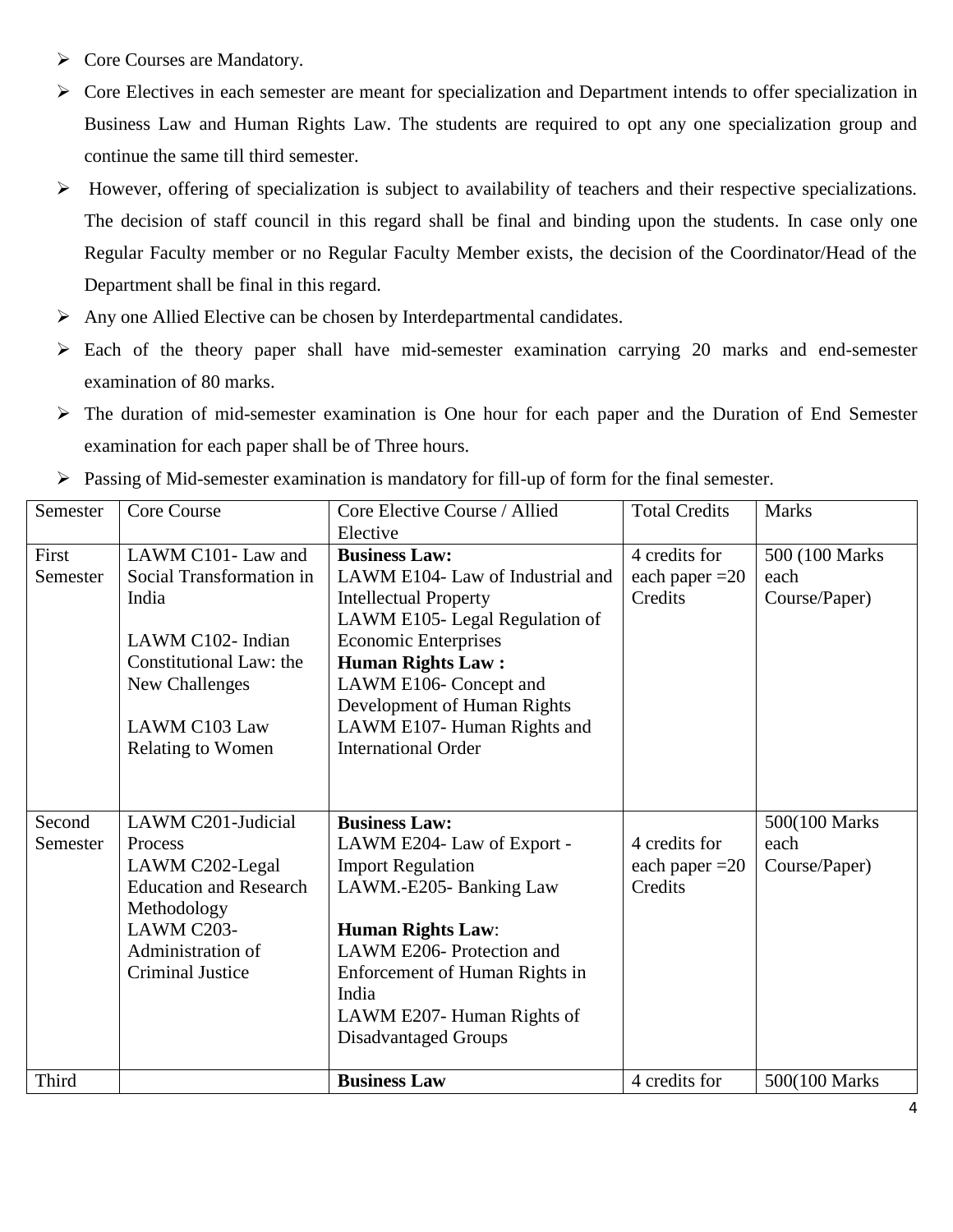| Semester | LAWM C301-                      | LAWM. E303-Insurance Law       | each paper $=20$        | each               |
|----------|---------------------------------|--------------------------------|-------------------------|--------------------|
|          | Comparative Public Law          | LAWM E304- Corporate Finance   | Credits                 | Course/Paper)      |
|          |                                 | <b>Human Rights Law</b>        |                         |                    |
|          |                                 | LAWM E305- International       |                         |                    |
|          |                                 | Humanitarian Law               |                         |                    |
|          |                                 | LAWM E306- Science, Technology |                         |                    |
|          |                                 | and Human Rights.              |                         |                    |
|          | LAWM C302-Laws                  | <b>Allied Elective:</b>        |                         |                    |
|          | <b>Relating to Education</b>    | LAWM E309 Social Security Law  |                         |                    |
|          |                                 | <b>Allied Elective:</b>        |                         |                    |
|          |                                 | LAWM E310 Right to Information |                         |                    |
|          |                                 |                                |                         |                    |
|          |                                 |                                |                         |                    |
| Fourth   | LAWM C401-Media                 |                                | 4 Credits each          | 500 (100 Marks)    |
| Semester | Law                             |                                | for LAWM.-              | each for LAWM.-    |
|          |                                 |                                | C401-Media              | C401-Media Law,    |
|          | LAWM C402-                      |                                | Law, LAWM.              | LAWM. C403.        |
|          | <b>Dissertation</b> (Equivalent |                                | C403. Drug              | Drug Addiction,    |
|          | to 2 Courses)                   |                                | Addiction,              | Criminal Justice & |
|          |                                 |                                | Criminal                | Human Rights,      |
|          | LAWM C403. Drug                 |                                | Justice &               | LAWM.-C404-        |
|          | Addiction, Criminal             |                                | Human Rights,<br>LAWM.- | Health Law.        |
|          | Justice & Human Rights          |                                | C404-Health             | 200 Marks for      |
|          | LAWM C404- Health               |                                | Law                     | LAWM.-C402-        |
|          | Law                             |                                |                         | Dissertation)      |
|          |                                 |                                |                         |                    |
|          |                                 |                                | 8 Credits for           |                    |
|          |                                 |                                | Dissertation            |                    |
|          |                                 |                                | $=$ Total               |                    |
|          |                                 |                                | 20 Credits for          |                    |
|          |                                 |                                | Fourth                  |                    |
|          |                                 |                                | Semester                |                    |
|          |                                 |                                | Total 80                | 2000               |
|          |                                 |                                | Credits                 |                    |

- C Core course: 1300 (Mandatory with no choice)
- E Core elective: 600 (Mandatory with choice departmentally)
- E- Allied Elective-100 (Mandatory with choice interdepartmental)

| Semester - First Semester | Credits 4 Credits                                  | Core/Elective Course - Core Course |
|---------------------------|----------------------------------------------------|------------------------------------|
| Course No-LAWM C101       | Course Name-Law and Social Transformation in India |                                    |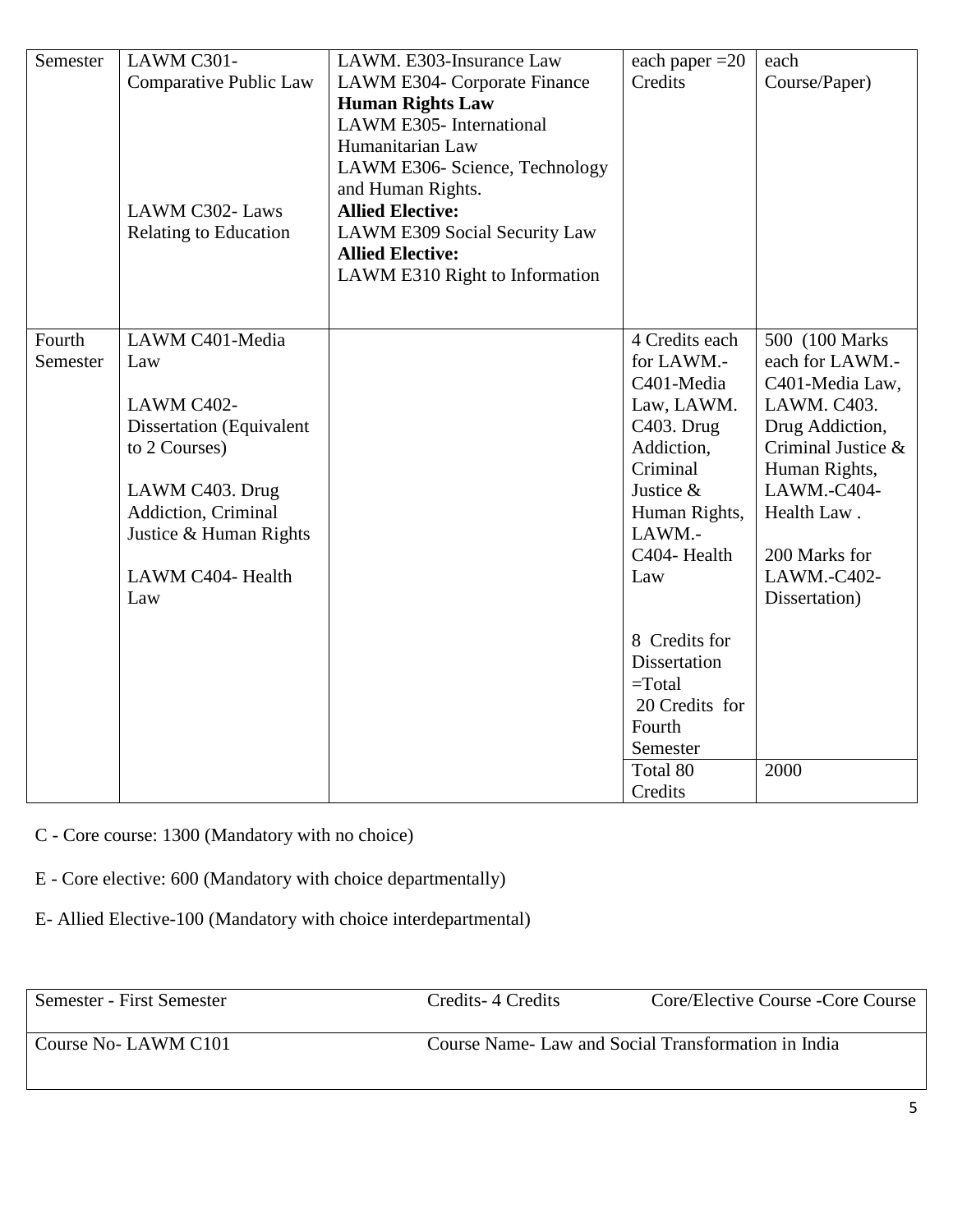Objectives of the course: This course is designed to give a comprehensive idea about the Indian approaches in dealing with various social and economic problems by means of Law. Further, how law can be a tool of social change in wake of modernization is also discussed.

Unit 1 15 Hours Law and social change, Law as an instrument of social change, Law as the product of traditions and culture, British colonial System and the introduction of common law system and institutions in India

Unit 2 15 Hours Religion and the law, Religion as a divisive factor, Secularism as a solution to the problem, Reform of the law on secular lines: Problems, Freedom of religion and non-discrimination on the basis of religion, Religious minorities and the law.

Unit 3 15 Hours Language and the law,Language as a divisive factor: formation of linguistic states, Constitutional guarantees to linguistic minorities,Language policy and the Constitution: Official language; multi-language system, Nondiscrimination on the ground of language.

Unit 4 15 Hours Community and the law, Caste as a divisive factor, Non-discrimination on the ground of caste, Acceptance of caste as a factor to undo past injustices,Protective discrimination: Scheduled castes, tribes and backward classes, Reservation; Statutory Commissions., Statutory provisions.

Regionalism and the law, Regionalism as a divisive factor, Concept of India as one unit, Right of movement, residence and business; impermissibility of state or regional barriers,Equality in matters of employment: the slogan "Sons of the soil" and its practice,Admission to educational institutions: preference to residents of a state.

Unit 6 15 Hours Modernisation and the law, Modernisation as a value: Constitutional perspectives reflected in the fundamental duties, Modernisation of social institutions through law, Reform of family law, Agrarian reform - Industrialisation of agriculture, Industrial reform: Free enterprise v. State regulation – Industrialisation, environmental protection, Reform of court processes,Criminal law: Plea bargaining; compounding and payment of compensation to victims, Civil law: (ADR) Confrontation v. consensus; mediation and conciliation; Lok adalats, Prison reforms, Democratic decentralisation and local self-government.

Suggested Reading 1. Marc Galanter (ed.), Law and Society in Modern India (1997 ) Oxford,

2. Robert Lingat, The Classical Law of India (1998), Oxford

3. U. Baxi, The Crisis of the Indian Legal System (1982). Vikas, New Delhi.

4. U. Baxi (ed.), Law and Poverty Critical Essays (1988). Tripathi, Bombay.

5. Duncan Derret, The State, Religion and Law in India (1999). Oxford University Press, New Delhi.

6. M.P.Jain, Outlines of Indian Legal History, (1993), Tripathi, Bombay.

7. Agnes, Flavia, Law and Gender Inequality: The Politics of Women's Rights in India (1999), Oxford

8. P. Ishwara Bhat, Law and Social Tranformation, (2012) Eastern Book Company

9. K.P Malik and Raval, Law and Social Transformation in India (2019), Allahabad Law Agency

# Unit 5 15 Hours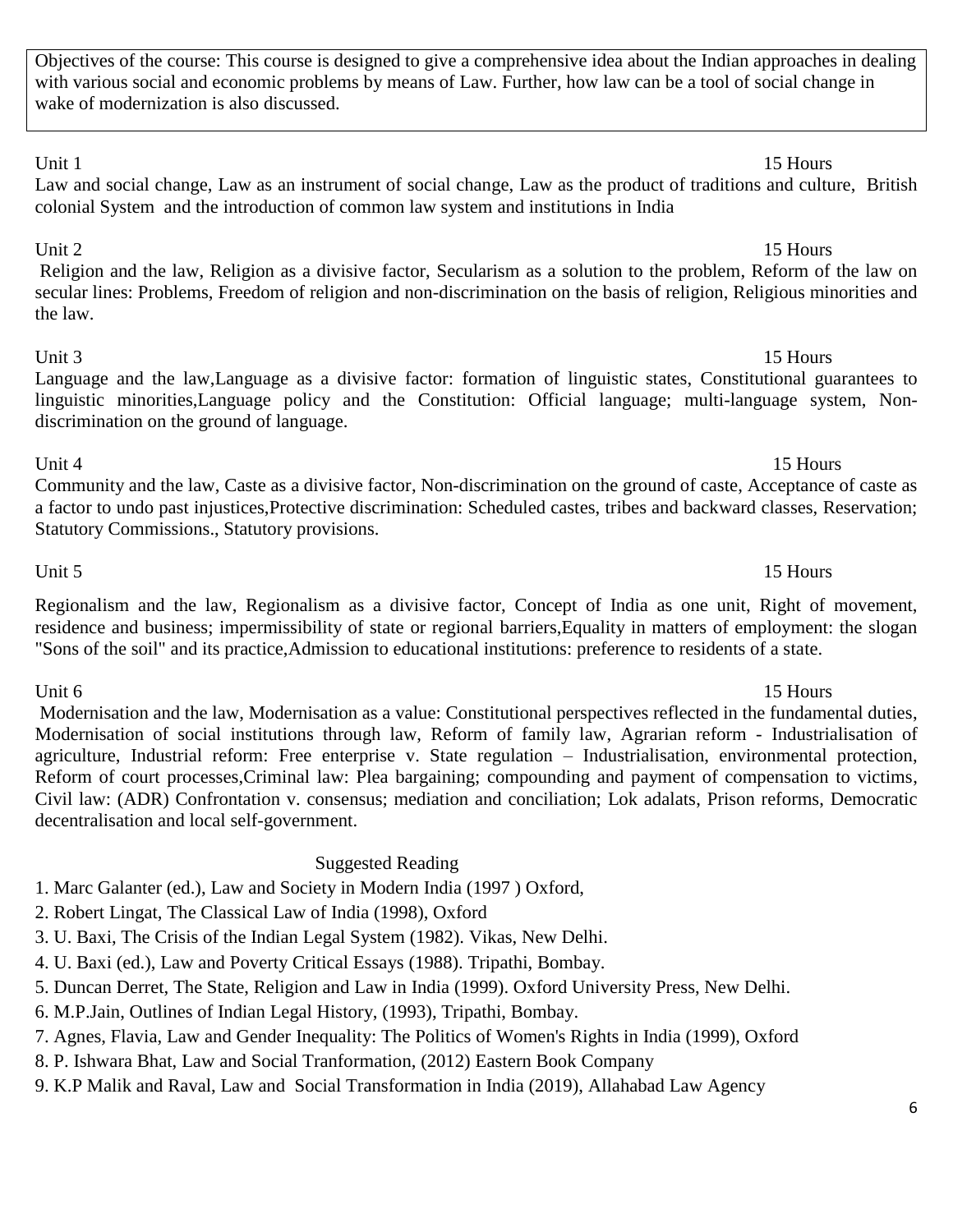# 7

Unit 1 15 Hours Organs of the Government,The Executive : Constitutional status, Powers and functions of the President vis-a vis form of Government, The Legislature, Parliamentary/Legislative Privilege, Nature, Extent, Scope and Limitation on privileges, The Judiciary : Status, Power, functions and contemporary developments, Power of judicial review.

'State'-Need for widening the definition in the wake of liberalization. Right to equality: Privatization and its impact on affirmative action. Empowerment of Women, Freedom of Press and Challenges of new scientific development

# Unit 3 15 Hours Federalism, Creation of new states, Allocation and share of resources - distribution of grants in aid, The inter-state disputes on resources, Rehabilitation of internally displaced persons, Centre's responsibility and internal disturbance within States, Directions of the Centre to the State under Article 356 and 365, Federal Comity : Relationship of trust and faith between Centre and State, Special status of certain States, Tribal Areas, Scheduled Areas

Unit 4 15 Hours Emerging regime of new rights and remedies, Reading Directive Principles and Fundamental Duties into Fundamental Rights, Compensation jurisprudence, Right to education, Commercialisation of education and its impact, Brain drain by foreign education market.

Unit 5 15 Hours Separation of powers: stresses and strain, Judicial activism and judicial restraint, PIL: implementation, Judicial independence, Appointment, transfer and removal of judges, Accountability: executive and judiciary, Tribunals

Democratic process, Nexus of politics with criminals and the business, Election, Election commission: status, Electoral Reforms, Coalition government, 'stability, durability, corrupt practice', Grass root democracy

# Suggested Readings

1. Alka Chawla, Copyright and Related Rights : National and International Perspectives (Macmillan India Ltd., Delhi, 2007). 2. Ashwani Bansal, Law of Trade Marks in India with introduction to Intellectual Property Laws

(Institute of Constitutional and Parliamentary Studies, New Delhi, 2009)

Course No- LAWM C102 Course Name- Indian Constitutional Law: the New Challenges

Objectives of the Course: The present course is designed to give an insight into the new challenges and perspectives of Indian Constitution. The ever evolving living document called Constitution has been interpreted by judiciary to meet the never ending social, economic and political problems. The study of the course shall expose them meaningful understanding of the legal system and processes.

Unit  $2 \qquad \qquad$  15 Hours

# Unit 6 15 Hours

Semester - First Semester Credits- 4 Credits Core/Elective Course -Core Course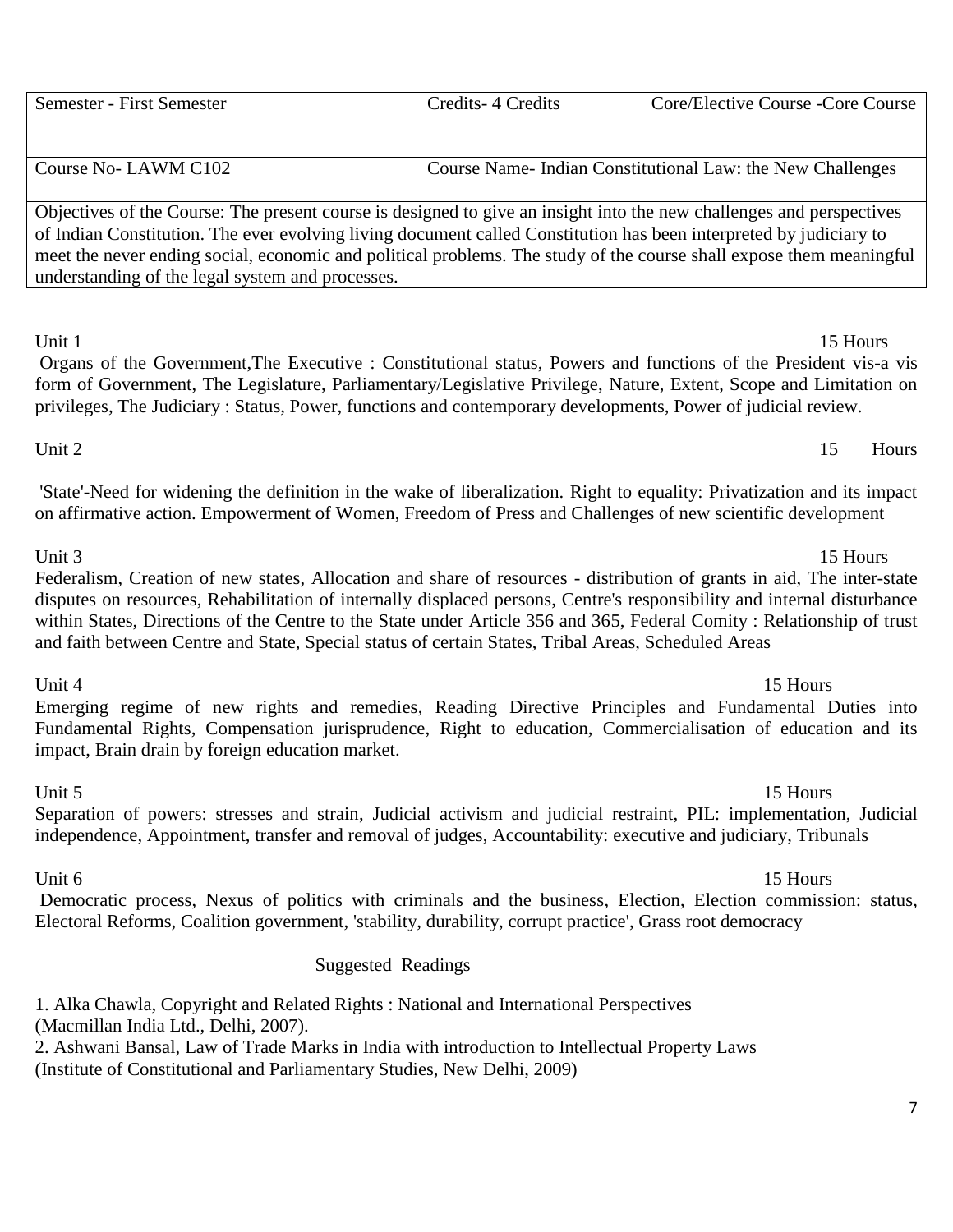3. David Bainbridge, Intellectual Property (Pearson Education, Delhi, 2003).

4. Elizabeth Verkey, Law of Patent (Eastern Book Company, Lucknow, 2005).

5. Holyoak & Torreman, Intellectual Property Law (Oxford University Press, New York, 2010)

6. V.K.Ahuja, Intellectual Property Rights in India (Lexis Nexis, Butterworths, Wadhwa, Nagpur, 2009).

7. Duggal Pavan, Legal Framework on Electronic Commerce & Intellectual

Property Rights, Universal Publishing House, 2014

8. R. Anita Rao and V. Bhanoji Rao,. Intellectual Property Rights- A Primer, Eastern Book Company, 2013

First Semester Credits- 4 Credits Core/Elective Course – Core Elective Course Course No- LAWM E105 Course Name- Legal Regulation of Economic Enterprises Objectives of the Course: The liberalization and globalization process has a profound impact on the economy of the country. The socialistic perspective of the Constitution creates a dilemma in the wake of adoption of globalization and liberalization. This course is framed to acquaint the students of the eco-legal perspectives and implications of such developments.

The Rationale of Government Regulation, Constitutional perspectives, The new economic policy - Industrial policy resolutions, declarations and statements, The place of public, small scale, co-operative, corporate, private and joint sectors -in the changing context, Regulation of economic activities, Disclosure of information, Fairness in competition, Emphasis on consumerism

Unit 1 15 Hours

Unit 2 15 Hours

Unit 3 15 Hours

Development and Regulation of Industries, Take-over of Management and Control of Industrial Units, Sick Undertakings: Nationalisation or Winding Up, Licensing Policy and Legal Process - Growing Trends of Liberalisation, Deregulation of essential commodities: developmental sign or a social mishap, Financial Services : Changing Techniques of Regulation.

Critical Issues Regarding the Capital Issues,Equity and debt finance, Global depositories, De-materialised securities

Unit 4 15 Hours Problems of Control and Accountability: Regulation of Hazardous Activity, Mass disaster and environmental degradation : legal liability and legal remedies, Public Liability Insurance : adequacy, Issues in zoning and location of industrial units

Unit 5 15 Hours Special Aspects of Legal Regulation of Select Public Enterprises, Telecom Regulatory Authority, Insurance Regulatory Authority, Broadcasting Regulatory Authority

Unit 6 15 Hours Legal Regulation of Multi-Nationals, Collaboration agreements for technology transfer, Development and regulation of foreign investments, Investment in India : FDIs and NRIs Investment abroad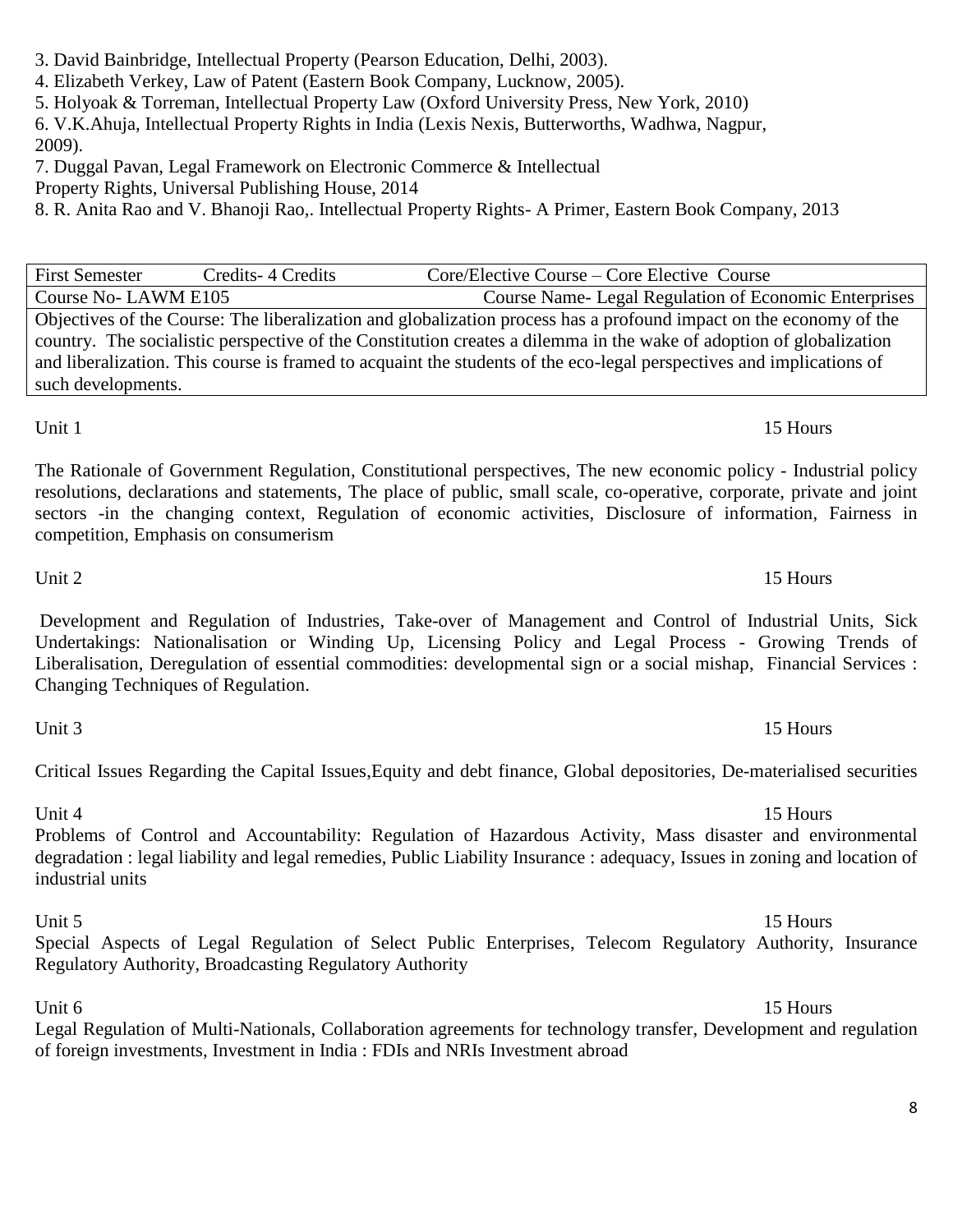### Suggested Readings

1. S.Aswani Kumar, The Law of Indian Trade Mark (2001), Commercial Law House, Delhi.

2. Industrial Policy Resolutions of 1948,1956, 1991

3. Industrial Licensing Policy 1970,1975

4. Industrial Policy Statements 1973,1977, 1980

5. Reports of Committees on Public Undertakings of Parliament.

6. Industries (Development and Regulation) Act, 1951

7. U. Baxi (ed.), Inconvenient Forum and Convenient Catastrophe The Bhopal Case, (1986)

8. U. Baxi & T. Paul (eds.), Mass Disasters and Multinational Liability (1986)

9. U. Baxi & A. Dhandba, Valiant Victims and Lethal Litigation: The Bhopal Case (1989)

10. Indian Law Institute, Law of international Trade Transactions, (1973)

Semester - First Semester Credits- 4 Credits- Core/Elective Course – Core Elective Course Course No- LAWM E106 Course Name- Concept and Development of Human Rights

Objectives of the Course: This course is intended to acquaint the students with the concept of human rights, their evolution and their importance in society. Further, connection of human rights with privatisation, globalisation and liberalization is discussed.

Human Rights: Concept, Human rights in Indian tradition: ancient, medieval and modern, Human rights in western tradition, Development of natural rights, Human rights in international law and national law

Unit 2 15 Hours

Classification of Human Rights, First Generation Rights, Second Generation Rights, Third Generation Rights, Historical Development

Unit 3 15 Hours

Human Rights: Politics and Society, Colonisation, imperialism and human rights, Power, practices, accountability and transparency, Liberalization, privatization and globalization ,Human duties: responsibilities and obligations

Unit 4 15 Hours Human Rights and Judicial Process, Judicial activism, Evolution of PIL and Liberalization of Locus standi,

Landmark and recent cases on Human Rights

Unit 5 15 Hours

Human Rights Protection Agencies, Role of NHRC, Role of SC, ST Commission, Role of NCW, Role of NCPCR

Suggested Readings

1. Angela Hegarty, Siobhan Leonard, Human Rights an Agenda for the 21st Century (1999)

2. Rama Jois, Human Rights: Bharatiya Values, (1998).

# Unit 1 15 Hours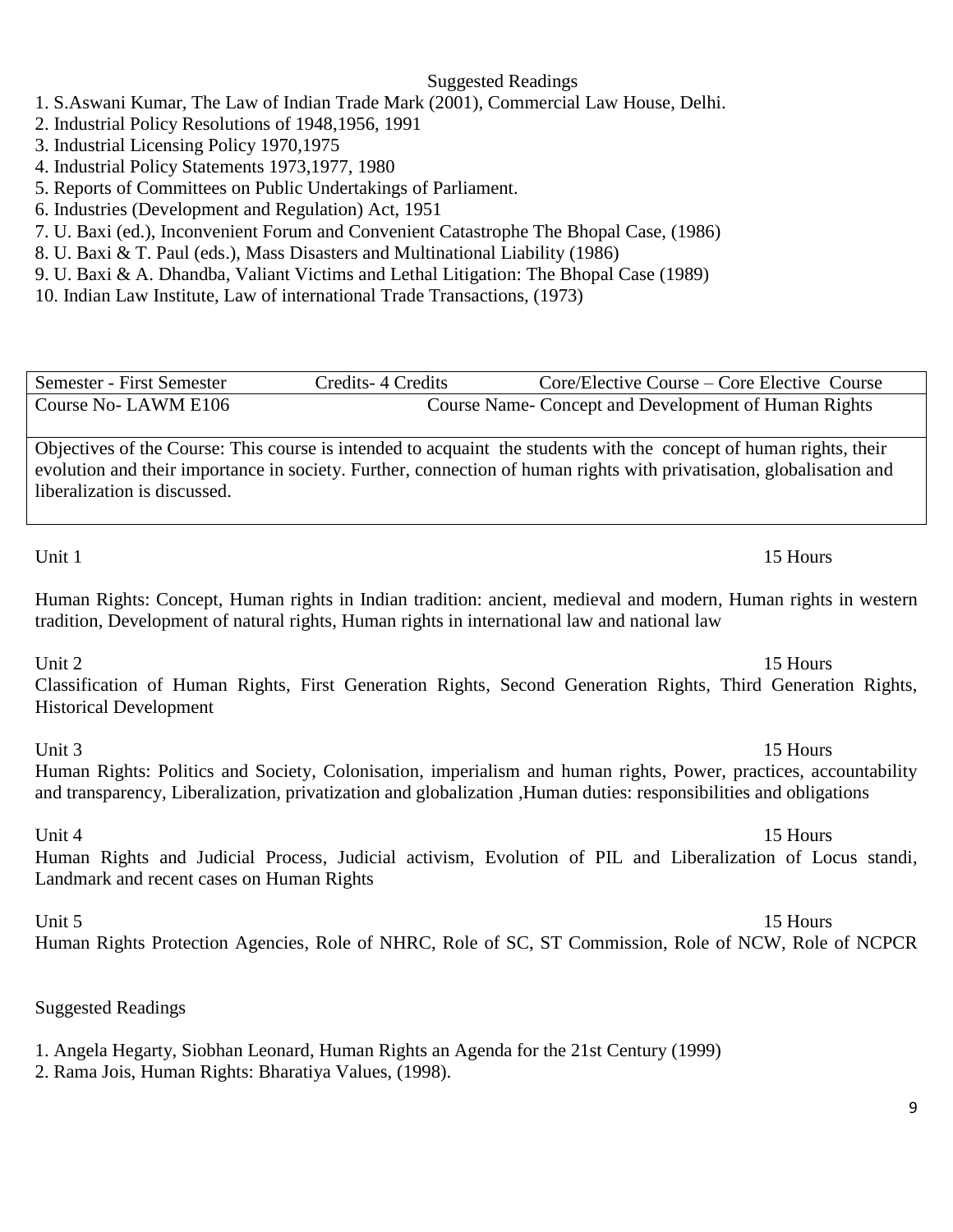# 3. David P. Forsythe, Human Rights in International Relations.

- 4. Lon L. Fuller, The Morality of Law
- 5. John Finnis, Natural Law and Natural Rights, (1980).

6. Julius Stone, Human Law and Human Justice, (2000), Universal, New Delhi.

- 7. M.G.Chitkara, Human Rights: Commitment and Betrayal, (1996).
- 8. V.D. Kulshreshtra, Landmarks in the Indian Legal and Constitutional History, (1995)
- 9. Robert Lewngat, The Classical Law of India (1998), Oxford.
- 10. H.O Agarwal, Human Rights, 2018, Central Law Publication
- 11. V.K. Ahuja, Human Rights: Contemporary Issues,2019, Eastern Book Company.

# Semester - First Semester Credits- 4 Credits- Core/Elective Course – Core Elective Course Course No- LAWM E107 Course Name- Human Rights and International Order Objectives of the Course: Human rights are universal in nature. Since of the adoption of Universal Declaration of Human Rights in 1948, the international human rights law has gain momentum. The paper is an attempt to acquaint the students with International Human Rights laws. Further , the role of the international human rights organizations.

Development of the Concept of Human Rights Under International Law, Role of International Organization and Human Rights, Universal Declaration of Human Rights (1948), Covenant on Political and Civil Rights (1966) Covenant on Economic, Social and Cultural Rights (1966),I L O and other Conventions and Protocols dealing with human rights

# Unit 2 15 Hours

Role of Regional Organizations-I, European Convention on Human Rights, European Commission on Human Rights, European Court of Human Rights.

Role of Regional Organizations-II, American Convention on Human Rights, African Convention on Human Rights, South Asian Association for Regional Cooperation, Other regional Conventions.

Unit 4 15 Hours Protection agencies and mechanisms, International Commission of Human Rights, Amnesty International, Non-Governmental Organizations (NGOs), U.N. Division of Human Rights, International Labour Organization, UNESCO, UNICEF, Voluntary organizations, National and State Human Rights Commissions

# Unit 5

International enforcement of Human Rights, Role of ICJ and regional institutions 15 Hours

# Suggested Readings

1. Benedetto Conforti and Francesco Francioni, Enforcing International Human Rights in Domestic Courts, (1997).

2. Francisco Forrest Martin, International Human Rights Law and Practice, (1997).

3. Luck Clements, European Human Rights Taking a Case under the Convention, (1994).

# Unit 1 15 Hours

# Unit 3 15 Hours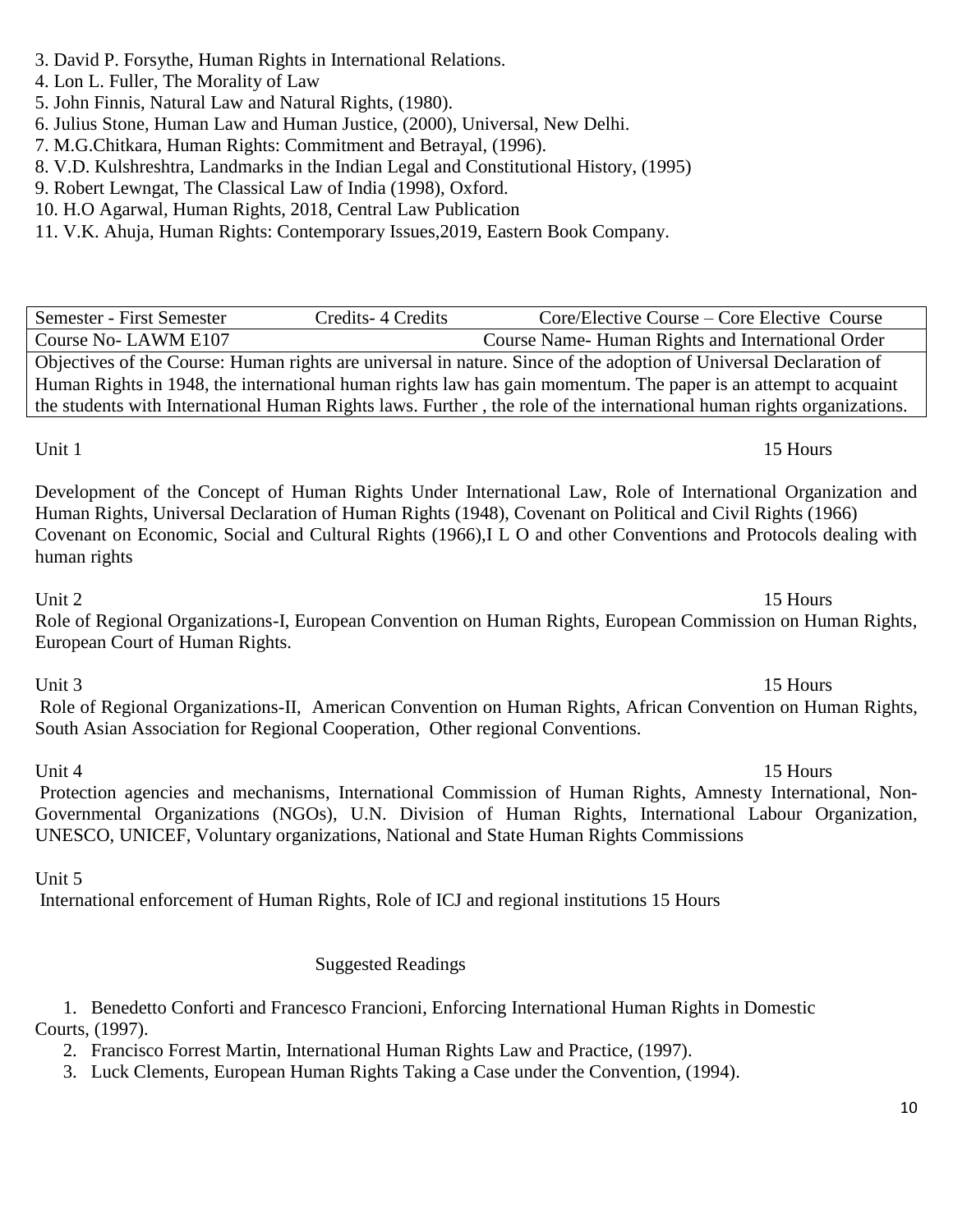# bases of justice: the liberal contractual tradition, the liberal utilitarian tradition and the liberal moral tradition.

### Unit 5 15 Hours Relation between Law and Justice, Equivalence Theories - Justice as nothing more than the positive law of the stronger class, Dependency theories - For its realisation justice depends on law, but justice is not the same as law, The independence of justice theories - means to end relationship of law and justice

- The relationship in the context of the Indian constitutional ordering, Analysis of selected cases of the Supreme Court where the judicial process can be seen as influenced by theories of justice.

Unit 1 15 Hours Nature of judicial process, Judicial process as an instrument of social ordering, Judicial process and creativity in law common law model - Legal Reasoning and growth of law - change and stability, The tools and techniques of judicial creativity and precedent, Legal development and creativity through legal reasoning under statutory and codified systems.

'Role' in constitutional adjudication - various theories of judicial role, Tools and techniques in policy-making and creativity in constitutional adjudication, Varieties of judicial and juristic activism, Problems of accountability and

of judiciary and the "political" nature of judicial process, Judicial activism and creativity of the Supreme Court - the tools and techniques of creativity, Judicial process in pursuit of constitutional goals and values - new dimensions of judicial activism and structural challenges, Institutional liability of courts and judicial activism - scope and limits.

Objectives of the Course: The master degree students of law are expected to competent to analyse and evaluate the legal process from a wider juristic perspective. The prime objective of the course is to study the nature of judicial

Course No- LAWM C201 Course Name- Judicial Process

10.Chandan Bala, International Court of Justice: Its Functioning and Settlement of International

4. Evelyn A. Ankumah, The African Commission on Human Rights and People's Rights, (1996).

5. R.K.Sinha, Human Rights of the World,(1997).

6.Philip Alston, The United Nations and Human Rights A Critical Appraisal, (1992).

7. R.S.Sharma and R.K.Sinha, Perspectives in Human Rights Development, (1997).

8. The Human Rights Watch Global Report on Women's Human Rights, (2000), Oxford.

9. B.P.Singh Seghal, Human Rights in India, (1996).

process as an instrument of social ordering .

Disputes, (1997).

Semester – Second Semester Credits- 4 Credits Core/Elective Course –Core Course

Unit 2 15 Hours

# Unit 3 15 Hours

### Unit 4 15 Hours The Concepts of Justice, The concept of justice or Dharma in Indian thought, Dharma as the foundation of legal

# ordering in Indian thought, The concept and various theories of justice in the western thought, Various theoretical

# Special Dimensions of Judicial Process in Constitutional Adjudications, Notions of judicial review

judicial law-making.

# Judicial Process in India, Indian debate on the role of judges and on the notion of judicial review,The "independence"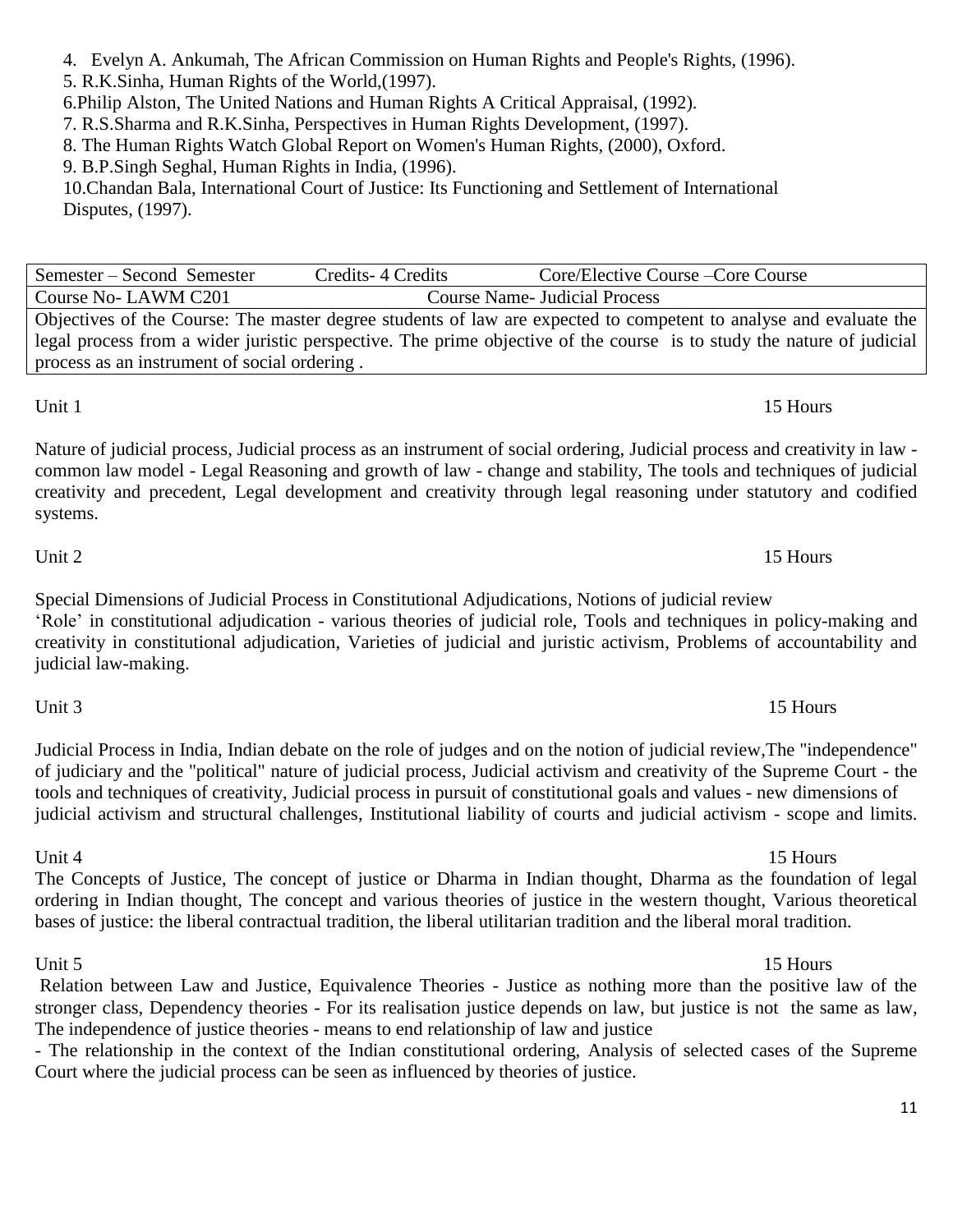# Suggested Readings

- 1. Julius Store, The Province and Function of Law, Part II, Chs. 1. 8-16 (2000), Universal, New Delhi.
- 2. Cardozo, The Nature of Judicial Process (1995) Universal, New Delhi
- 3. Henry J.Abraham , The Judicial Process (1998), Oxford.
- 4. J.Stone, Precedent and the Law: Dynamics of Common Law Growth (1985) Butterworths
- 5. W.Friedmann, Legal Theory (1960), Stevens, London
- 6. Bodenheimer, Jurispurdence the Philosophy and Method of the Law (1997), Universal, Delhi
- 7. J..Stone, Legal System and Lawyers' Reasonings (1999), Universal, Delhi
- 8. U.Baxi, The Indian Supreme Court and Politics (1980), Eastern,Lucknow.
- 9. Rajeev Dhavan, The Supreme Court of India A Socio -Legal Critique of its Juristic Techniques (1977), Tripathi, Bombay.
- 10. John Rawls, A Theory of Justice (2000), Universal, Delhi
- 11. Edward H.Levi, An Introduction to Legal Reasoning (1970), University of Chicago.
- 12. A. Lakshminath, [Judicial Process and Precedent ,](https://www.ebcwebstore.com/product_info.php?products_id=866) 2016 Eastern Book Company.
- 13. Anirudh Prasad, [Judicial Power and Judicial Review ,](https://www.ebcwebstore.com/product_info.php?products_id=4180) 2012, Eastern Book Company
- 14. G. P. Tripathi, Judicial Process, 2018, Central Law Publicans

Semester – Second Semester Credits- 4 Credits Core/Elective Course –Core Course Course No- LAWM C202 Course Name- Legal Education and Research Methodology Objectives of the Course: A post-graduate student of law should get an insight into the objectives of legal education. He should have an exposure to programmes like organisation of seminars, publication of law journals and holding of legal aid clinics. The aim of the course is to familiarize and expose the students to different tools and techniques of learning such as case methods, problem method, discussion method, seminar method and a combination of all these methods.

Objectives of Legal Education,Lecture Method of Teaching - Merits and demerits, The Problem Method, Discussion method and its suitability at postgraduate level teaching,The Seminar Method of teaching

### Unit 2 15 Hours

Examination system and problems in evaluation, External and internal assessment, Student participation in law school programmes, Organisation of Seminars, publication of journal and assessment of teachers, Clinical legal education - legal aid, legal literacy, legal survey and law reform.

## Unit 3 15 Hours

Research Methods, Socio Legal Research,Doctrinal and non-doctrinal,Relevance of empirical research Induction and deduction

Unit 4 15 Hours Identification of Problem of research, What is a research problem? Survey of available literature and bibliographical research, Legislative materials including subordinate legislation, notification and policy Statements, Decisional

Unit 1 15 Hours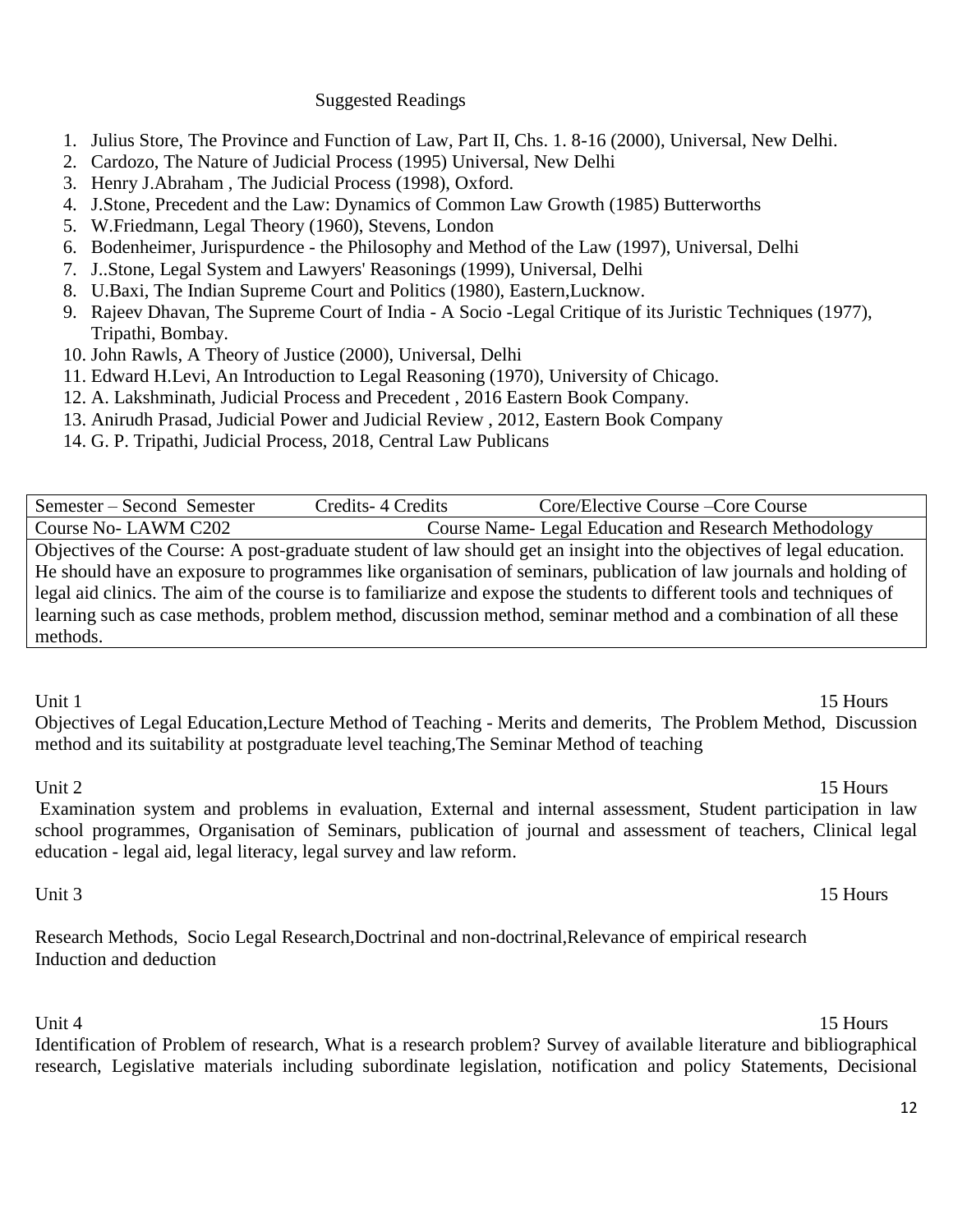materials including foreign decisions; methods of discovering the "rule of the case" tracing the history of important cases and ensuring that these have not been over-ruled; discovering judicial conflict in the area pertaining to the research problem and the reasons thereof. Juristic writings - a survey of juristic literature relevant to select problems in India and foreign periodicals, Compilation of list of reports or special studies conducted relevant to the problem.

Unit 5 15 Hours Preparation of the Research Design, Formulation of the Research problem, Devising tools and techniques for collection of data : Methodology, Methods for the collection of statutory and case materials and juristic literature, Use of historical and comparative research materials, Use of observation studies, Use of questionnaires/interview, Use of case studies, Sampling procedures - design of sample, types of sampling to be adopted, Use of scaling techniques, **Jurimetrics** 

Unit 6 15 Hours

Computerized Research - A study of legal research programmes such as Lexis and West law coding, Classification and tabulation of data - use of cards for data collection - Rules for tabulation. Explanation of tabulated data, Analysis of data

# Suggested Readings

- 1. High Brayal, Nigel Dunean and Richard Crimes, Clinical Legal Education: Active Learning in your Law School, (1998) Blackstone Press Limited, London
- 2. S.K.Agrawal (Ed.), Legal Education in India (1973), Tripathi, Bombay.
- 3. N.R. Madhava Menon, (ed) A Handbook of Clinical Legal Education, (1998) Eastern Book Company, Lucknow.
- 4. M.O.Price, H.Bitner and Bysiewiez, Effective Legal Research (1978)
- 5. Pauline V. Young, Scientific Social Survey and Research, (1962)
- 6. William J. Grade and Paul K. Hatt, Methods in Social Research, Mc Graw-Hill Book Company, London
- 7. H.M.Hyman, Interviewing in Social Research (1965)
- 8. Payne, The Art of Asking Questions (1965)
- 9. Erwin C. Surrency, B.Fielf and J. Crea, A Guide to Legal Research (1959)
- 10. Morris L. Cohan, Legal Research in Nutshell, (1996), West Publishing Co.
- 11. Havard Law Review Association, Uniform System of Citations.
- 12. ILI Publication, Legal Research and Methodology.

| Semester - Second Semester Credits 4 Credits                                                                         | Core/Elective Course – Core Course                    |  |  |  |
|----------------------------------------------------------------------------------------------------------------------|-------------------------------------------------------|--|--|--|
| Course No-LAWM C203                                                                                                  | Course Name-Administration of Criminal Justice System |  |  |  |
| Objectives of the Course: The course is designed to acquaint students with the components of Indian Criminal Justice |                                                       |  |  |  |
| system providing adequate inputs on the practical realities and challenges                                           |                                                       |  |  |  |

Unit 1 15 Hours

Components of Criminal Justice Administration, Police,Prosecution,Criminal Courts, Prison and Correctional system

Unit 2 15 Hours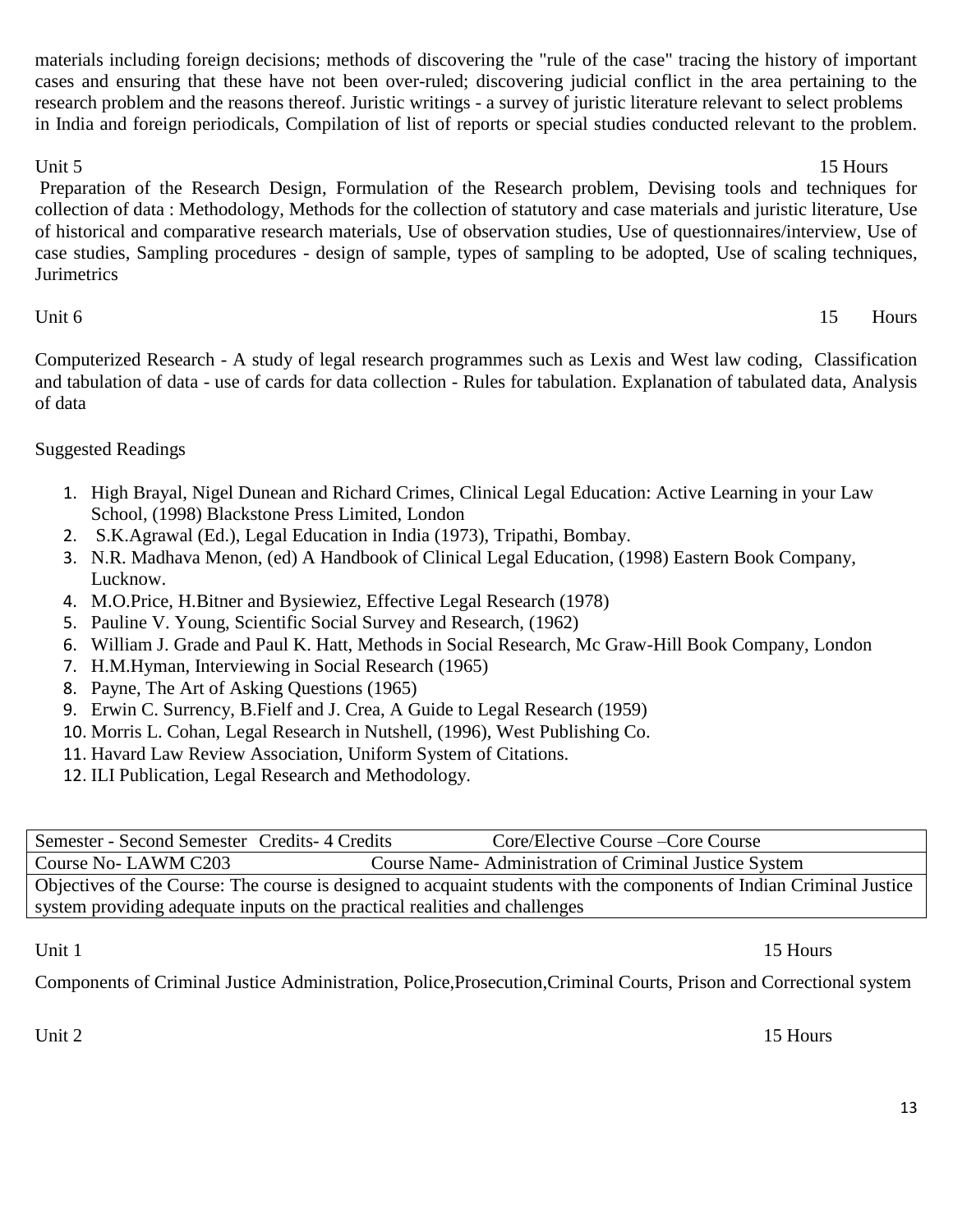Constitutional and Human rights aspect, Fair trial, Right against self-incrimination,Double jeopardy, Presumption of innocence, standard of proof and burden of proof.

Unit 3 15 Hours Crime prevention and policing, Reporting of crime, Complaint, FIR and NCR - Crime reporting in India and Crime statistics ,Custodial torture in India, Law of arrest, Rights of arrested persons

Unit 4 15 Hours Bail in India; Anti poor, Bail in bailable offences and non-bailable offences, Anticipatory bail, Right to bail u/s 436 & 436A CRPC, Power of higher courts to grant bail in non-bailable offences .

Unit 5 15 Hours Sentencing ,Sentence hearing, Sentencing policy and judicial discretion ,Plea-bargaining -Constitutional validity Limitations in India , Probation

# Suggested Readings

1. K.N.Chandrsekharan Pillai (Rev.), R. V. Kelkar's Criminal Procedure, (5th Edn., 2008)

2. K.N.Chandrsekharan Pillai (Rev.), R. V. Kelkar's Lectures on Criminal Procedure, (5th Edn., 2008)

3. Essays on the Indian Penal Code - Prof. K.N. Chandrasekharan Pillai & Shabistan Aquil, Indian Law Institute (2005)

4. K.I. Vibhute, Criminal Justice: A human rights perspective of the Criminal Justice Process in India, (1stEdn., 2004) EBC.

| Semester - Second Semester                                                                                        | Credits 4 Credits | Core/Elective Course – Core Elective Course       |  |  |
|-------------------------------------------------------------------------------------------------------------------|-------------------|---------------------------------------------------|--|--|
| Course No-LAWM E204                                                                                               |                   | Course Name - - Law of Export - Import Regulation |  |  |
| Objectives of the Course: Export and import are the basic economic activities of any economy. Exports and Imports |                   |                                                   |  |  |
| are regulated by Foreign Trade Policy and laws of the Country. This course is designed to acquaint the students   |                   |                                                   |  |  |
| about the parameters of legal controls on imports and exports.                                                    |                   |                                                   |  |  |

Introduction, State control over import and export of goods - from rigidity to liberalization, Impact of regulation on economy.

Unit 2 15 Hours

The Basic Needs of Export and Import Trade, Goods, Services, Transportation

International Regime, WTO agreement, WTO and tariff restrictions, WTO and non-tariff restrictions, Investment and transfer of technology, Quota restriction and anti-dumping, Permissible regulations, Quarantine regulation, Dumping of discarded technology and goods in international market, Reduction of subsidies and counter measures.

Unit 3 15 Hours

Unit 1 15 Hours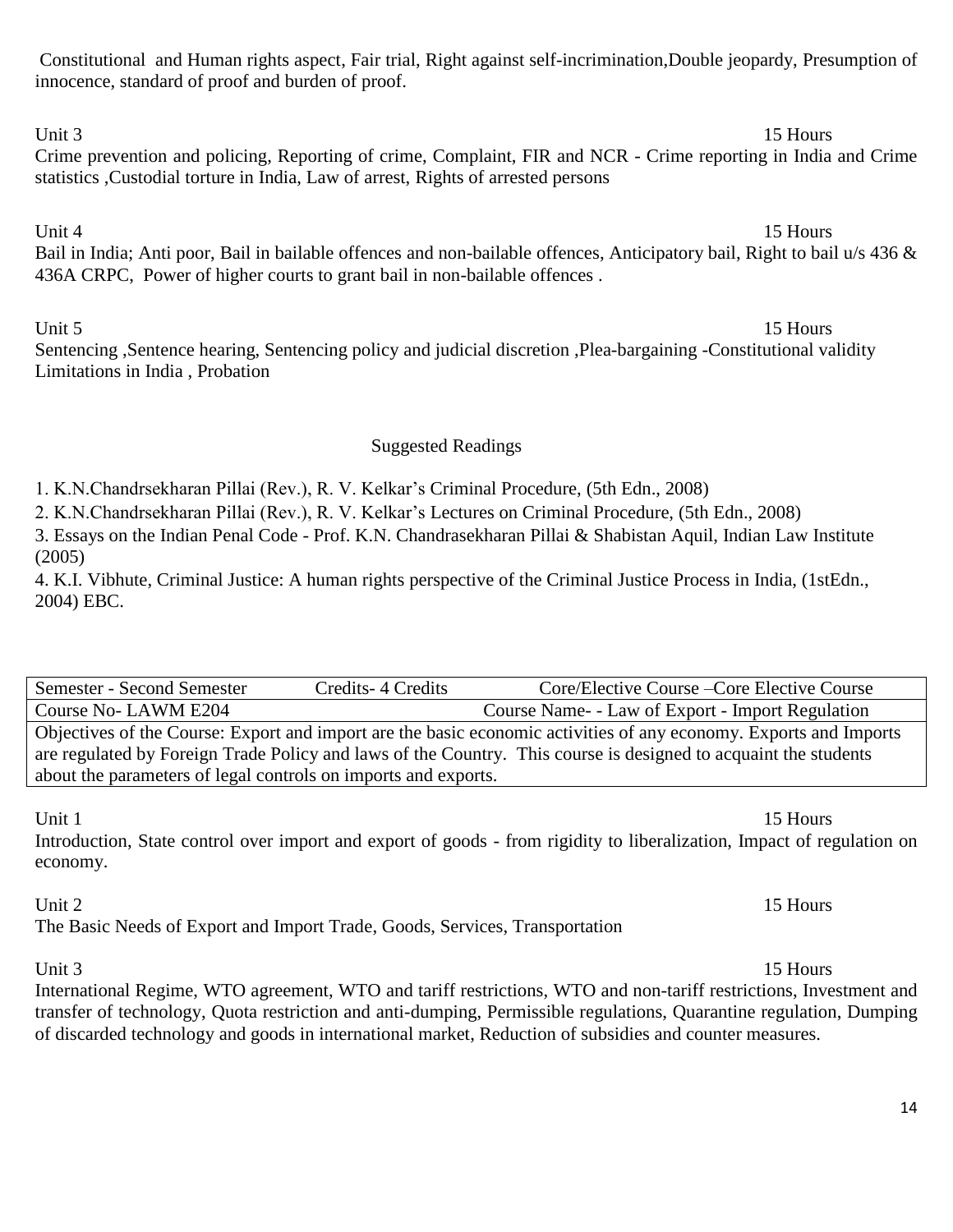Unit 6 15 Hours Exim Policy : Changing Dimensions, Investment policy : NRIs, FIIs (foreign institutional investors), FDIs, Joint venture, Promotion of foreign trade, Agricultural products, Textile and cloths

management, Currency transfer,Investment in foreign countries

### Suggested Readings

General Law on Control of Imports and Exports, General scheme, Legislative control, Power of control : Central government and RBI, Foreign Trade Development and Regulation Act 1992, Restrictions under customs law, Prohibition and penalties, Export-Import formulation : guiding features, Control under FEMA, Foreign exchange and

currency, Import of goods ,Export promotion councils, Export oriented units and export processing zones

1. Government of India, Handbook of Import Export Procedures, (Refer to the latest edition)

2. Government of India Import and Export Policy (1997 -2002)

3. The Students should consult the relevant volumes of the Annual Survey of lndian Law, Published

by the Indian law Institute, New Delhi.

- 4. Foreign Trade Development and Regulation Act 1992 and Rules
- 5. Foreign Exchange Management Act 1999
- 6. Marine Products Export Development Authority Act 1972
- 7. Customs Manual (Latest edition)
- 8. Final Treaty of GATT, 1994.

Semester - Second Semester Credits-4 Credits Core/Elective Course – Core Elective Course Course No- LAWM E205 Course Name- Banking Law Objectives of the Course: This course is designed to familiarize the students with the conceptual and operational parameters of banking law, the judicial interpretation and the new and emerging dimensions of the banking system

Unit 1 15 Hours

Introduction, Nature and development of banking, History of banking in India and elsewhere -indigenous bankingevolution of banking in India - different kinds of banks and their functions, Multi-functional banks - growth and legal issues

Unit 2 15 Hours

Law Relating to Banking Companies in India, Controls by government and its agencies- On management, On accounts and audit, Lending, Credit policy, Reconstruction and reorganization, Suspension and winding up, Contract between banker and customer: their rights and duties

# Unit 3 15 Hours

### 15

### Unit 5 15 Hours .Control of Exports, Quality control, Regulation on goods, Conservation of foreign exchange, Foreign exchange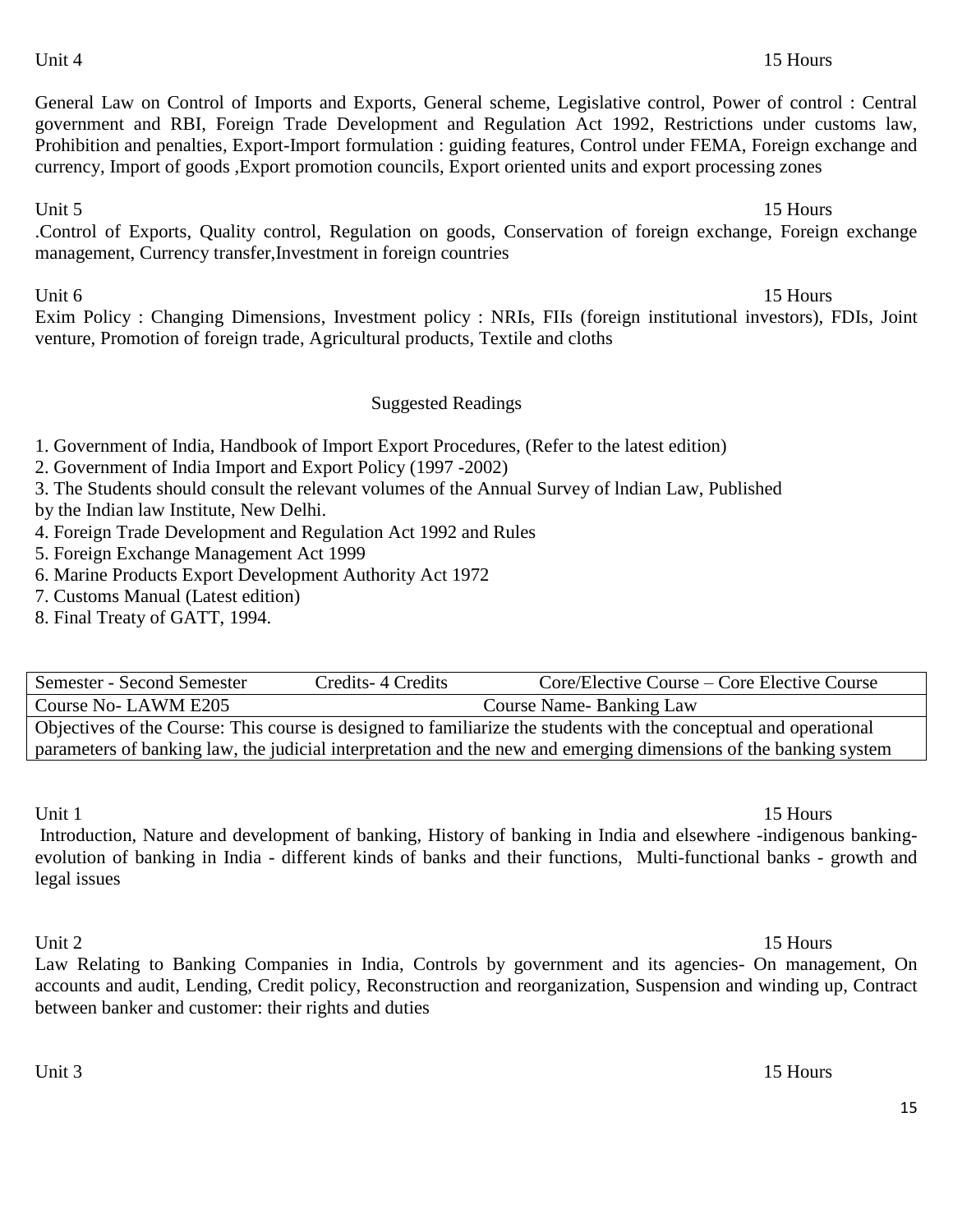# Social Control over Banking, Nationalization, Evaluation: private ownership, nationalisation and disinvestment, Protection of depositors, Priority lending, Promotion of under privileged classes

# Unit 4 15 Hours

Deposit Insurance,The Deposit Insurance Corporation Act 1961: objects and reasons, Establishment of Capital of DIC, Registration of banking companies insured banks, liability of DIC to depositors, Relations between insured banks, DIC and Reserve Bank of India.

Unit 5 15 Hours The Central Bank, Evolution of Central Bank, Characteristics and functions, Economic and social objectives, The Central Bank and the State - as bankers' bank, The Reserve Bank of India as the Central Bank, Organisational structure, Functions of the RBI, Control of RBI over non-banking companies, Financial companies, Non-financial companies

# Unit 6 15 Hours

Recent Trends of Banking System in India, New technology, Information technology, Automation and legal aspects, Automatic teller machine and use of internet, Smart card, Use of expert system, Credit cards

# Suggested Readings

1. Basu, A. Review of Current Banking Theory and Practise (1998) Macmillan

- 2. M. Hapgood (ed.), Pagets' Law of Banking (1989) Butterworths, London
- 3. R. Goode, Commercial Law, (1995) Penguin, London.
- 4. Ross Cranston, Principles of Banking Law (1997) Oxford.
- 5. L.C. Goyle, The Law of Banking and Bankers (1995) Eastern
- 6. M.L. Tannan, Tannan's Banking Law and Practice in India (1997) India Law House, New Delhi, 2 volumes

7. K.C. Shekhar, Banking Theory and Practice (1998) UBS Publisher Distributors Ltd. New Delhi.

- 8. Bimal N. Patel, Dolly Jabbal and Prachi V. Motiyani, BANKING LAW, 2014 , Eastern Book Company.
- 9. Bimal N. Patel, Banking Law and Negotiable Instruments Act, 2015, Eastern Book Company.

Semester - Second Semester Credits- 4 Credits Core/Elective Course –Core Elective Course Course No- LAWM E206 Course Name- Protection and Enforcement of Human Rights in India Objectives of the Course: This course aims at acquainting the students with the judicial activism in protecting human rights and enables them to evaluate the adequacy of the methods of enforcement.

Unit 1 15 Hours

History and Development of Human Rights in Indian Constitution, Constitutional Philosophy – Preamble, Fundamental Rights, Directive Principles of State Policy, Fundamental Duties

# Unit 2 15 Hours

Judicial Activism and Development of Human Rights Jurisprudence, Meaning- Landmark and Recent cases on Human Rights Jurisprudence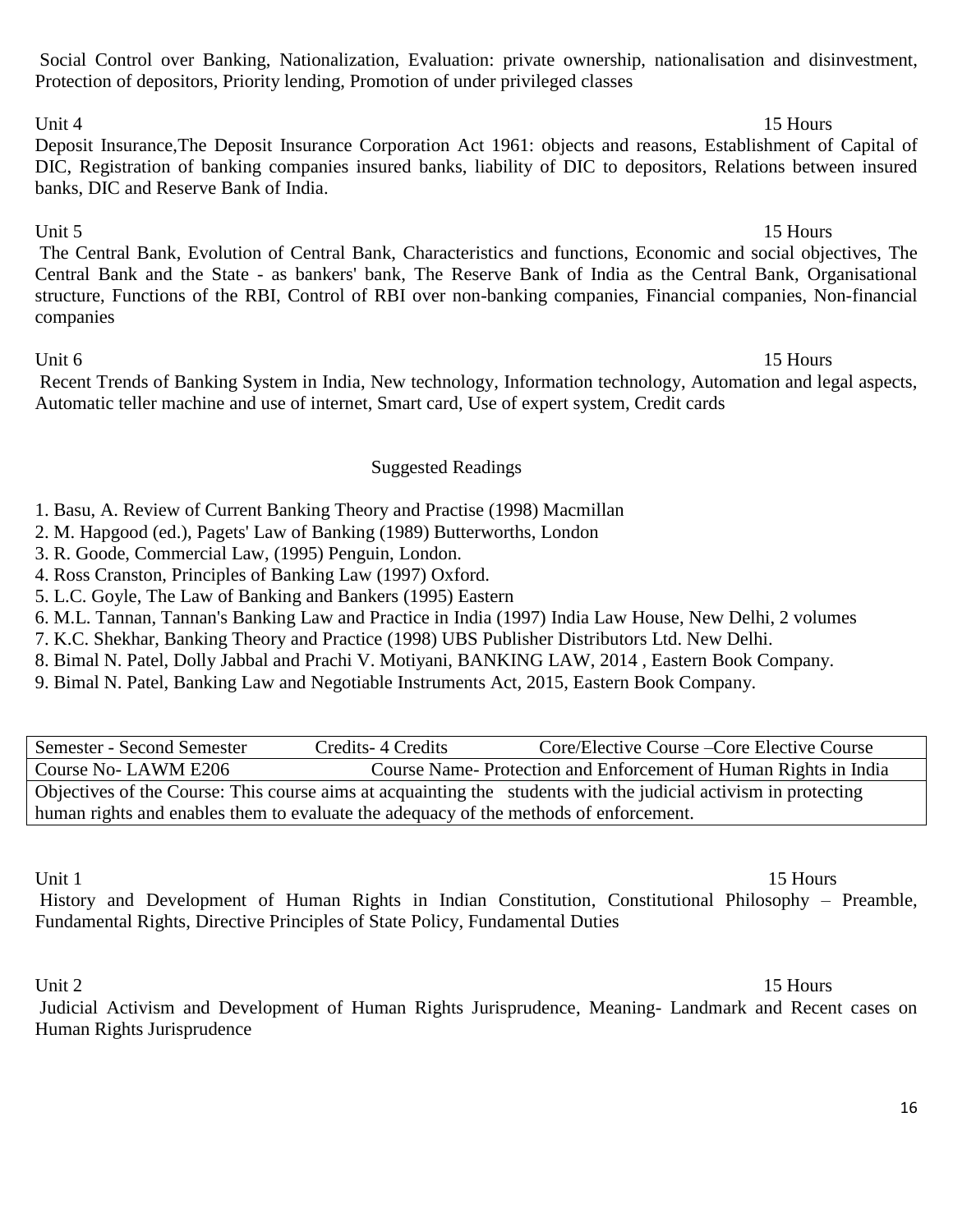17

Unit 3 15 Hours

Enforcement of Human Rights, Formal enforcement mechanisms, Role of Supreme Court, Role of High Courts, Role of Civil and Criminal Courts, Statutory Tribunals, Special Courts

Unit 4 15 Hours Role of India in implementing international norms and standards, UDHR,ICCPR,ICESCR, UNCAT, CEDAW

# Suggested Readings

- 1. D.D.Basu, Human Rights in Indian Constitutional Law, (1994).
- 2. Vijay Chitnis,(et.al.). Human Rights and the Law: National and Global Perspectives, (1997).
- 3. B.P.Singh Seghal, Law, Judiciary and Justice in India, (1993).
- 4. James Vadakkumchery, Human Rights and the Politics in India, (1996).
- 5. D.R.Saxena, Tribals and the Law, (1997).
- 6. H.O Agarwal, Human Rights, 2018, Central Law Publication
- 7. V.K. Ahuja, Human Rights: Contemporary Issues,2019, Eastern Book Company.

Semester - Second Semester Credits- 4 Credits Core/Elective Course –Core Elective Course Course No- LAWM E207 Course Name- Human Rights of Disadvantaged Groups Objectives of the Course: This course aims at acquainting the students with the problems faced by the disadvantaged groups. The human rights violations of these group is concern for all nations. How law can be a tool to tackle the problems faced by these groups is sought to be taught.

Unit 1 15 Hours Women and the Law, International Norms, Constitution and Special Laws in India for the Protection of Women, Crimes against women, Gender Injustice and its Various Forms, Women's Commission, Empowerment of women : Role of Judiciary and NGO's.

Children and the Law, International Norms, Constitution and Special Laws in India for the Protection of Child, Child labour , Sexual exploitation, Adoption and related problems, Children and education, Role of Judiciary and NGO's.

SCs, STs ,OBCs and Law: Indian Constitution and Protection for SCs/STs and OBCs, Protection of Civil Rights Act 1955, Scheduled Castes and Scheduled Tribes, Prevention of Atrocities Act 1989, The Prohibition of Employment as Manual Scavengers and their Rehabilitation Act ,2013, National Commissions, State Commissions, Role of Judiciary and NGO's.

# Unit 3 15 Hours

# Unit 2 15 Hours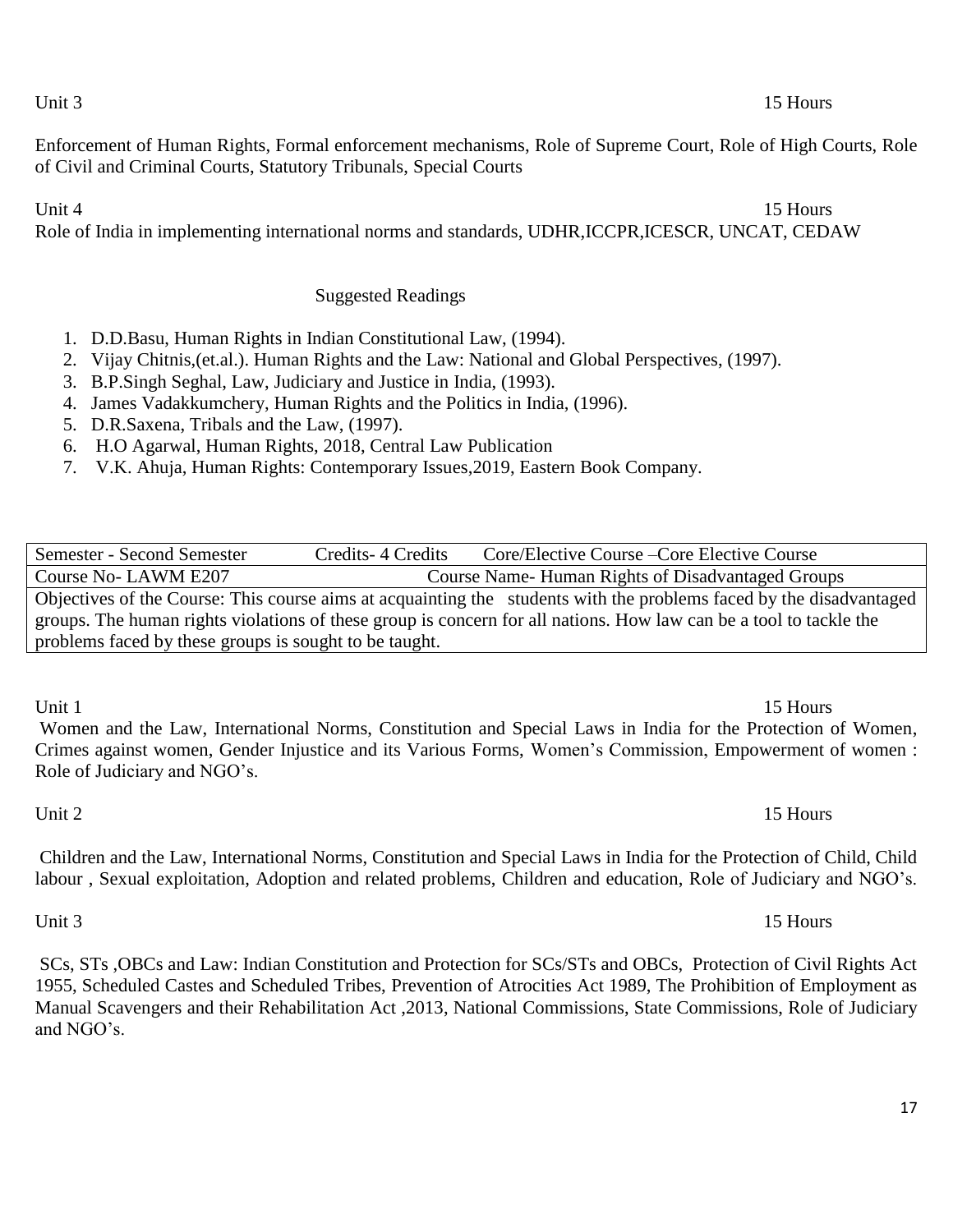## Unit 4 15 Hours

Aged , Disabled and Law: .International Norms, Constitution and Special Laws in India for the Protection of Aged and Disabled, Special Protection Through Reservations, Major Issues of Barrier-Free Access to Public Places, and Development of Special and Appropriate Technologies, Institutional Mechanisms for Protection of the Aged and the Disabled, Role of Judiciary, Role of NGO's.

# Suggested Readings

1. Agnes, Flavia, Law and Gender Inequality: The Politics of Women's Rights in India (1999), Oxford

2. Saxena, Shobha, Crimes against Women and Protective Laws (New Delhi: Deep and Deep, 1999).

3. The Human Rights Watch Global Report on Women's Human Rights (1995).

4. Geraldine Van Bueren, The International Law on the Rights of the Child, (1998)

5. Bhargava, G.S. and R.M.Pal, ed., Human Rights of Dalits: Societal Violation (New Delhi: Gyan Publishing House, 2000).

6. Bhatia, K.L. and others, Social Justice of Dr. B.R. Ambedkar (New Delhi: Deep and Deep, 1995).

7. G.S. Bhargava and R.M. Pal, Human Rights of Dalit Societal Violation, (1999)

8. B. S. Aswal ,Tribal and Human Rights – An Analytical Study (2012).

9. S. K. Verma & S. C. Srivastava , Rights of Persons with Disabilities (2002).

10. Alam, Aftab, ed., Human Rights in India: Issues and Challenges (New Delhi: Raj Publications,1999)

| Semester – Third Semester                                                                                | Credits 4 Credits | Core/Elective Course – Core Course |  |  |
|----------------------------------------------------------------------------------------------------------|-------------------|------------------------------------|--|--|
| Course No-LAWM C301                                                                                      |                   | Course Name-Comparative Public Law |  |  |
| Course Objectives-This paper aims to prove the students with analytical and theoretical understanding of |                   |                                    |  |  |
| Public laws in a comparative setting.                                                                    |                   |                                    |  |  |

# Unit 1 15 Hours

Introduction, Meaning and definition of Public Law, Concept of Public Law, Globalisation of Comparative Public Law

Unit 2 15 Hours

Tools of Comparative Public Law, Constitutional Law – Common Law, Civil Law, Legislative Mechanism - Common Law, Civil Law, Typology of Federalism – USA, India

Unit 3 15 Hours

Public Interest Litigation – US, India, Locus standi, Judicial Activism, Judicial Accountability

# Unit 4 15 Hours

Comparative Criminal Law – Common law, Civil law, Domestic Violations – International, National, Provisions relating to Rape, Plea Bargaining – USA, India, White Collar Crimes, Juvenile Justice

Unit 5 15 Hours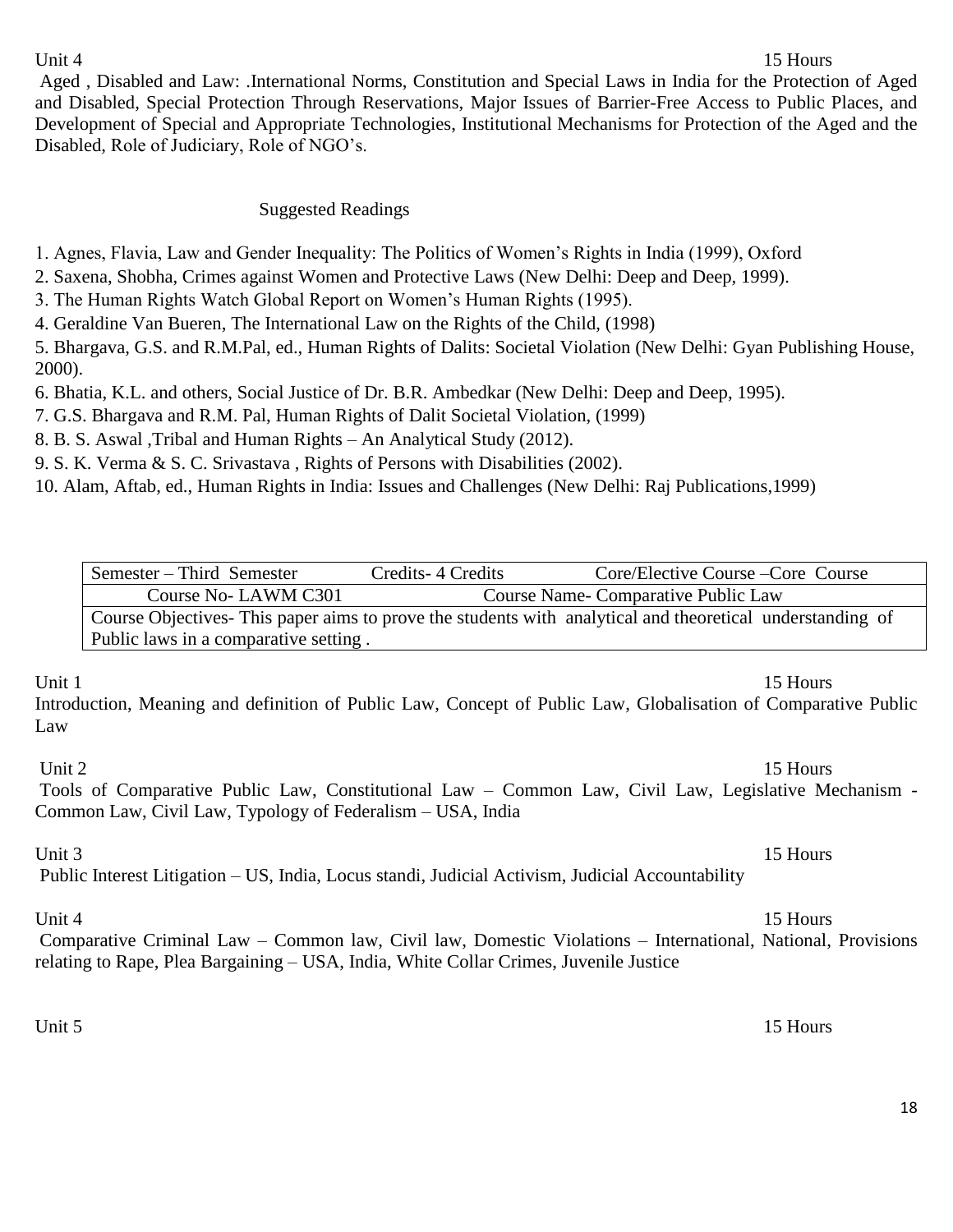Ombudsman, Ombudsman in Scandinavian countries, International Scenario – Common law and Civil law, Indian Scenario, Lokpal (Ombudsman), Lokayukta

# Suggested Readings

1. Peter H. Schuck, Foundations of Administrative Law (1994), Oxford, New York.

2. Friedman, The State and the Rule of Law in a Mixed Economy

- 3. Neville L. Brown and J.F. Garner, French Administrative Law
- 4. Ivor Jennings, Law and the Constitution
- 5. Schwartz & Wade, Legal Control of Government
- 6. Davis, Discretionary Justice
- 7. De Smith, Judicial Review of Administrative Action (1995)
- 8. Neil Hawke and Neil Papworth, Introduction to Administrative Law (1996), Lawman, New Delhi.
- 9. D.D.Basu, Comparative Administrative Law, (1998).
- 10. The Handbook of Comparative Criminal Law, Stanford Law Books (2010)

| Semester – Third Semester                                                                                  | Credits - 4 Credits | Core/Elective Course – Core Course     |  |  |
|------------------------------------------------------------------------------------------------------------|---------------------|----------------------------------------|--|--|
| Course No- LAWM C302                                                                                       |                     | Course Name Laws Relating to Education |  |  |
| Course Objectives-This course is designed to acquaint the students with the laws relating to education and |                     |                                        |  |  |
| judicial approach to the same.                                                                             |                     |                                        |  |  |

Unit 1 15 Hours

Human Right to Education, Role of education, International law and right to education, UNESCO: Convention and Recommendation against Discrimination in Education,1960, Pune Declaration on Education for Human Rights in Asia 1999.

# Unit 2 15 Hours

Fundamental Rights and Directive Principles, Free and compulsory education, Equal opportunity of education Educational rights of minorities, Right to access higher education

Unit 3 15 Hours Rights Of Educational Institutions, Right to establish educational institutions, Right to administer educational institutions,Private educational institutions and Governmental Control, Minority educational institutions

Educational Laws, University Grants Commission Act, Laws related to Professional education, Judicial **Pronouncements** 

# Suggested Readings

- 1. M.P.Jain, Indian Constitutional Law
- 2. D.D.Basu, Commentary on the Constitution of India
- 3. A.P.Datar, Commentary on the Constitution of India
- 4. H.M. Seervai, Constitutional Law of India

### Unit 4 15 Hours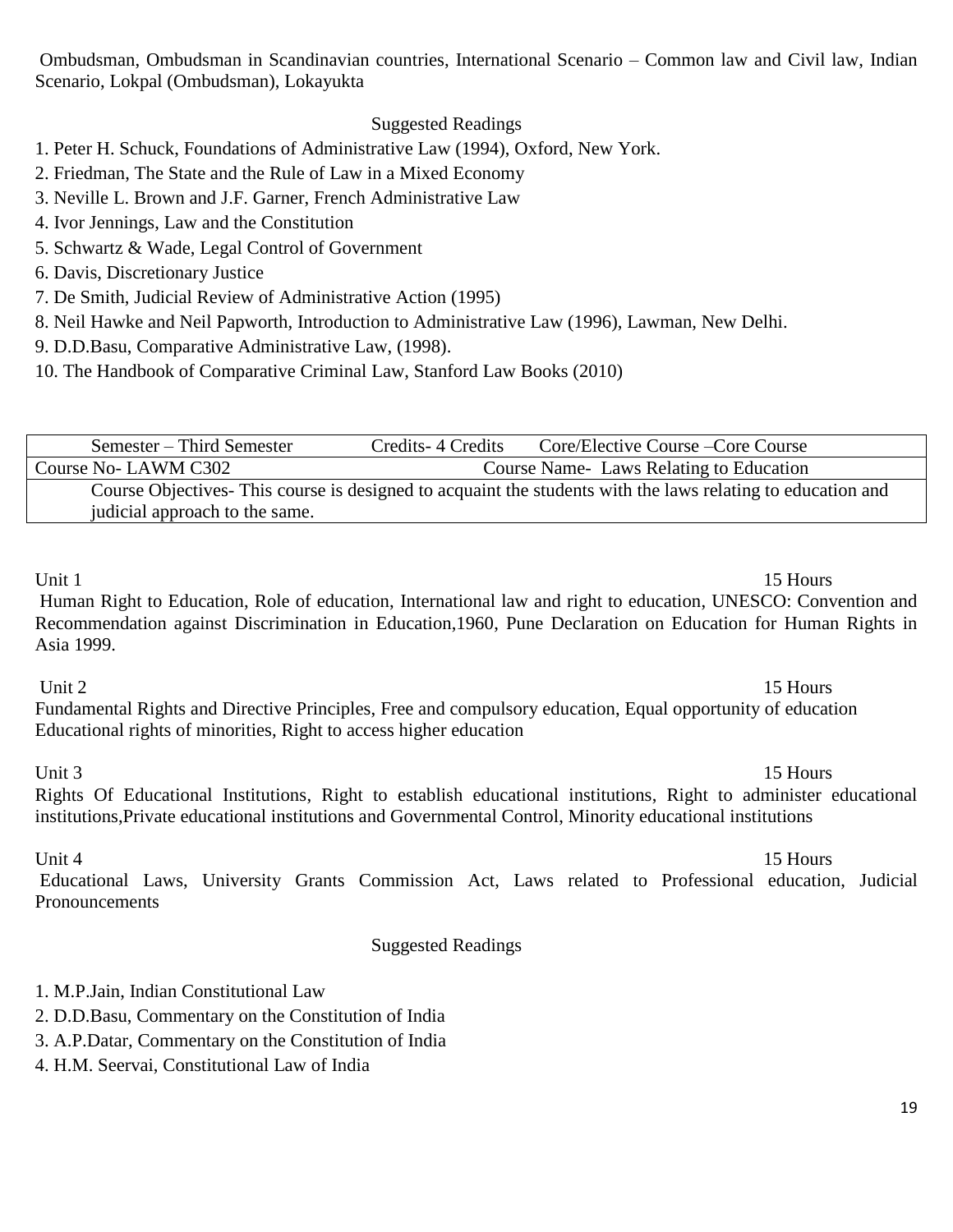- 5. M.P. Singh, Constitution of India
- 6. H.O. Agarwal, International law and Human Rights
- 7. B.M. Sankhdher, Encyclopaedia of Education System in India
- 8. P.L.Mehta, R.Poonga, Free and Compulsory Education
- 9. R.D.Agarwal, Law of Education and Educational Institutions

10. G.S.Sharma,(ed.),Educational Planning: Its Legal and Constitutional Implications in India

| Semester – Third Semester                                                                                              | Credits 4 Credits | Core/Elective Course – Core Elective Course |  |  |
|------------------------------------------------------------------------------------------------------------------------|-------------------|---------------------------------------------|--|--|
| Course No-LAWM E303                                                                                                    |                   | Course Name - Insurance Law                 |  |  |
| Course Objectives - This course is designed to acquaint the students with the conceptual and operational parameters of |                   |                                             |  |  |
| insurance law                                                                                                          |                   |                                             |  |  |

Unit 1 15 Hours Introduction, Definition, nature and history of insurance, Concept of Insurance and law of contract and law of torts future of insurance in globalized economy, History and development of insurance in India, Insurance Regulatory Authority - role and functions.

# Unit 2 15 Hours General principles of law of Insurance ,Contract of Insurance - classification of contra t of insurance nature of various insurance contracts, parties thereto, Principle of good faith-non-disclosure-misrepresentation in insurance contract, Insurable interest, The risk, The policy, classification of policies-its form and contents, its commencement, duration, cancellation, alteration, rectification, renewal, assignment, construction Conditions of the policy Alteration of the risk, Assignment of the subject matter

Unit 3 15 Hours Life Insurance, Nature and scope of life insurance, definition, kinds of life insurance, the policy and formation of a life insurance contract, Event insured against life insurance contract, Circumstances affecting the risk, Amounts recoverable under life policy, Persons entitled to payment, Settlement of claim and payment of money.

### Unit 4 15 Hours

Marine Insurance, Nature and scope, Classification of marine policies, The Marine Insurance Act1963, Insurable interest, insurable value, Marine insurance policy - conditions - express warranties construction of terms of policy, Voyage – deviation, Perils of the sea, Partial loss of ship and of freight, salvage, general average, particular charges, Measure of indemnity, total valuation, liability to third parties

Unit 5 15 Hours Insurance Against Third Party Risks, The Motor Vehicles Act, 1988 (Chapter VIII),Nature and scope, persons governed, definitions of 'use', 'drives', 'motor vehicle', requirements of policy, statutory contract between insurer and drive rights of third parties, limitations on third party's rights duty to inform third party, Effect of insolvency or death on claims, insolvency and death of parties, certificate of insurance, Conditions to be satisfied, claims tribunal, constitution, functions, application for compensation - who can apply? - procedure and powers of claims tribunal-its award. Co-operative insurance (Motor Vehicles Rules)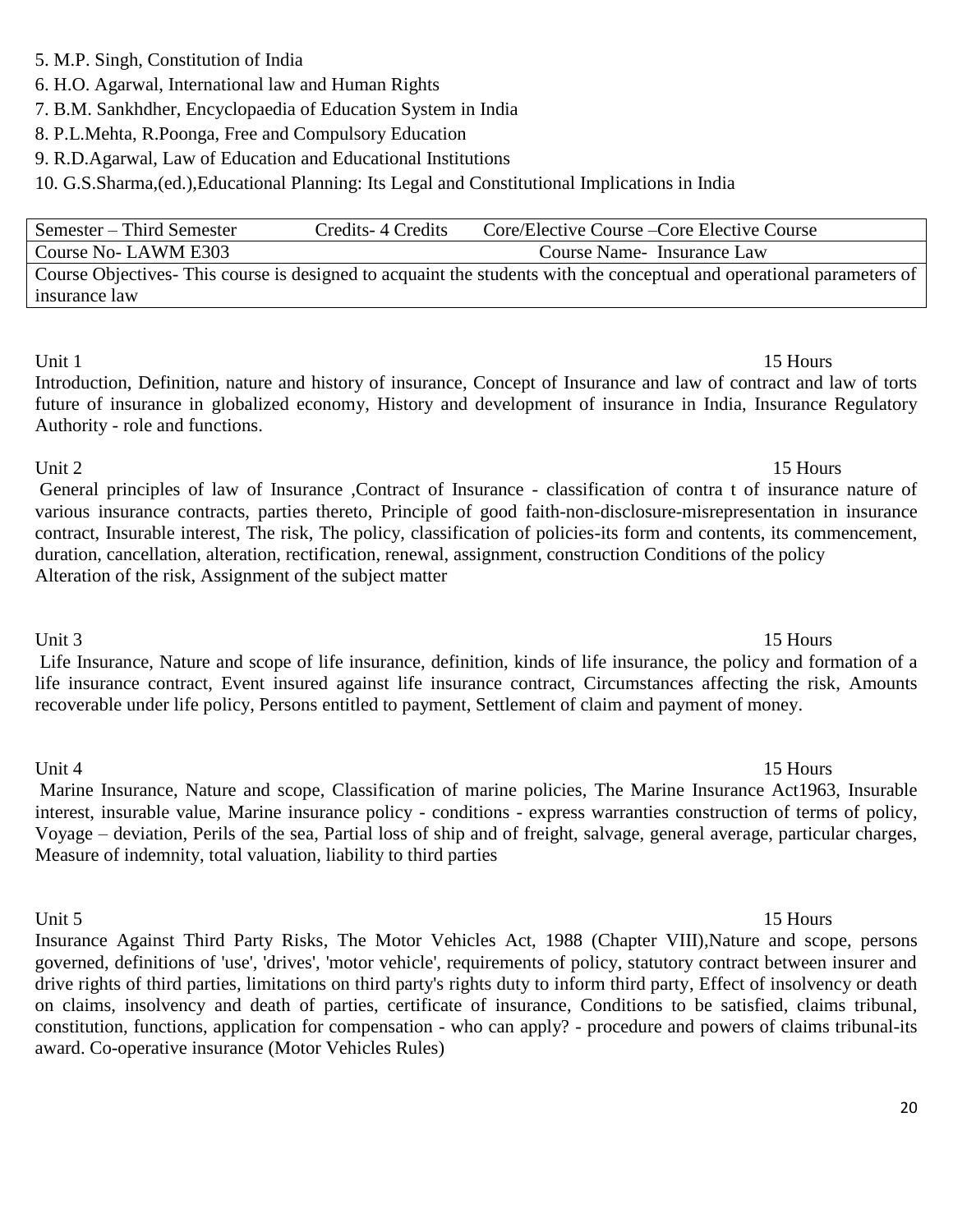## Unit 6 15 Hours

Social Insurance in India ,Important elements in social insurance, its need, Commercial insurance and social insurance, Workmen's compensation - scope, risks covered, industrial accidents, occupational diseases, cash benefits, incapacity, amount of compensation, nature of injuries, dependents, schedule, Sicknes insurance, risks covered, maturity and other benefits, Old age, premature death and invalidity insurance or pension insurance, public provident fund, Unemployment insurance, Social insurance for people like seamen, circus workers and agricultural, workers

### Suggested Readings

- 1. Singh, Bridge Anand, New Insurance Law (2000) Union Book Publishers, Allahabad.
- 2. Ivamy, Case Book on Insurance Law (1984), Butterworths.
- 3. Ivamy, General Principles of Insurance Laws (1993), Butterworths
- 4. John Birds, Modern Insurance Law (1988), Sweet and Maxwell
- 5. Sreenivasan. M.N., Principles of Insurance Law (1997), Ramaniya Publishers, Bangalore.
- 6. Avtar Singh, Law of Insurance,2018, Eastern Book Company
- 7. Sumeet Malik, J V N Jaiswal Law of Insurance (in 2 Volumes),2016, Eastern Book Company

Semester – Third Semester Credits-4 Credits Core/Elective Course – Core Elective Course Course No- LAWM.-E304 Course Name- Corporate Finance Course Objectives- This course is designed to acquaint the students with the conceptual and operational parameters of Corporate Finance.

### Unit 1 15 Hours

Meaning, importance and scope of corporation finance, Capital needs - capitalisation - working capital - securitiesborrowings-deposits, Debentures, Objectives of corporation finance - profit maximisation and wealth maximization, Constitutional perspectives - the entries 37, 38, 43, 44, 45, 46, 47, 52, 82, 85, and 86 of List I - Union List; entry 24 of List II - State List.

### Unit 2 15 Hours

Equity Finance, Share capital, Prospectus - information disclosure, Issue and allotment, Shares without monetary consideration, Non-opting equity shares

Unit 3 15 Hours Debt Finance, Debentures, Nature, issue and class, Deposits and acceptance,Creation of charges, Fixed and floating charges , Mortgages, Convertible debentures

Unit 4 15 Hours Protection of creditors, Need for creditor protection, Preference in payment, Rights in making company decisions affecting creditor interests, Creditor self-protection,Incorporation of favourable terms in lending contracts, Right to nominate directors, Control over corporate spending

Unit 5 15 Hours Protection of Investors, Individual share holder right, Corporate membership right, Derivative actions, Qualified membership right, Conversion, consolidation and re-organisation of shares,T ransfer and transmission of securities, Dematerialization of securities

21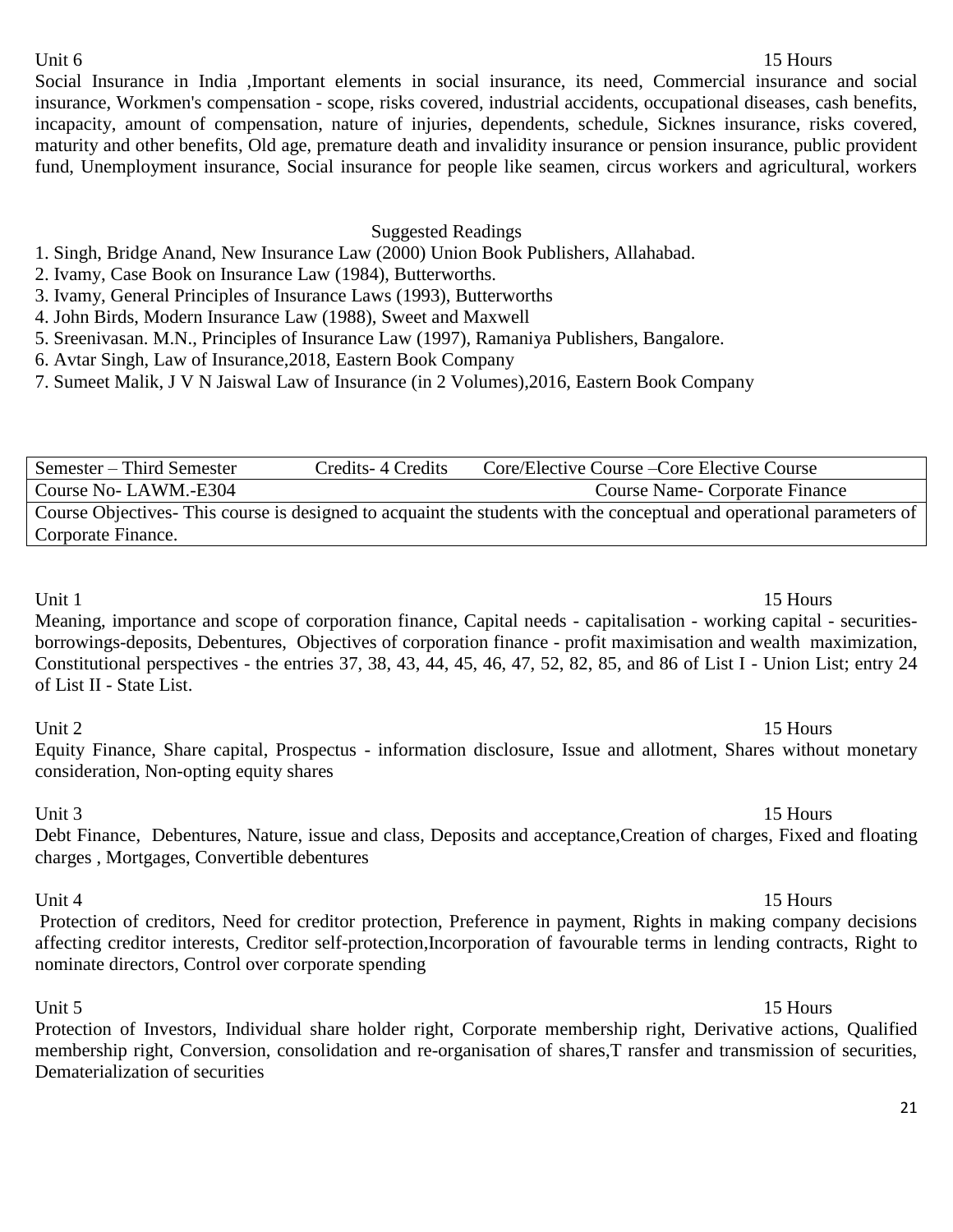# Suggested Readings

1. Alastair Hundson, The Law on Financial Derivatives (1998), Sweet & Maxwell

2.Eil's Ferran, Company Law and Corporate Finance (1999), Oxford.

3. Jonathan Charkham, Fair shares: the Future of Shareholder Power and Responsibility (1999), Oxford.

4. Avtar Singh, Introduction to Company Law, 2019, Eastern Book Company

5. R.K Bangia, Company Law, 2018, Allahabad Law Agency

Semester – Third Semester Credits-4 Credits Core/Elective Course – Core Elective Course Course No- LAWM.-E305 Course Name- International Humanitarian Law Course Objectives- This course is designed to acquaint the students with the conceptual framework of International Humanitarian Law.

# Unit 1 15 Hours

International Movement for Humanization of Warfare, Contributions of classical writers; History of the Red Cross; Geneva conventions of 1864 for Amelioration of the Condition of wounded Soldiers in Land Army, St. Petersburg Declaration, 1868. The Hague Conventions of 1899 and 1907, Geneva Conventions of 1929 and 1949 on treatment of Prisoners of war, Wounded and Sick persons and Civilian Persons.

Unit 2 15 Hours International Efforts to Outlaw Slavery, Slave Trade, Practices Similar to Slavery, Forced Labour and Trafficking in Human Beings.

Unit 3 15 Hours United Nations and Humanitarian Law,The Role of ECOSOC and ILO; Crusade against discrimination in respect of

employment and occupation; Racial Discrimination

Unit 4 15 Hours International Refugees, The UN Relief and Rehabilitation Administration and other International Refugee Organizations; Conventions relating to Status of Refugees and Stateless persons; Genocide Convention

# Unit 5 15 Hours

Implementation of the Right to Self- determination, Declaration on the grant of independence to colonial countries and people, Humanitarian treatment of peoples living under colonial rule and trusteeships.

# Suggested Readings

1. C.Hosoya, N.Ando, Y.Onuma, R.Minear, The Tokyo War Crimes Trial (1986).

2. G.Tunkin, Theory of International Law (1974)

# 22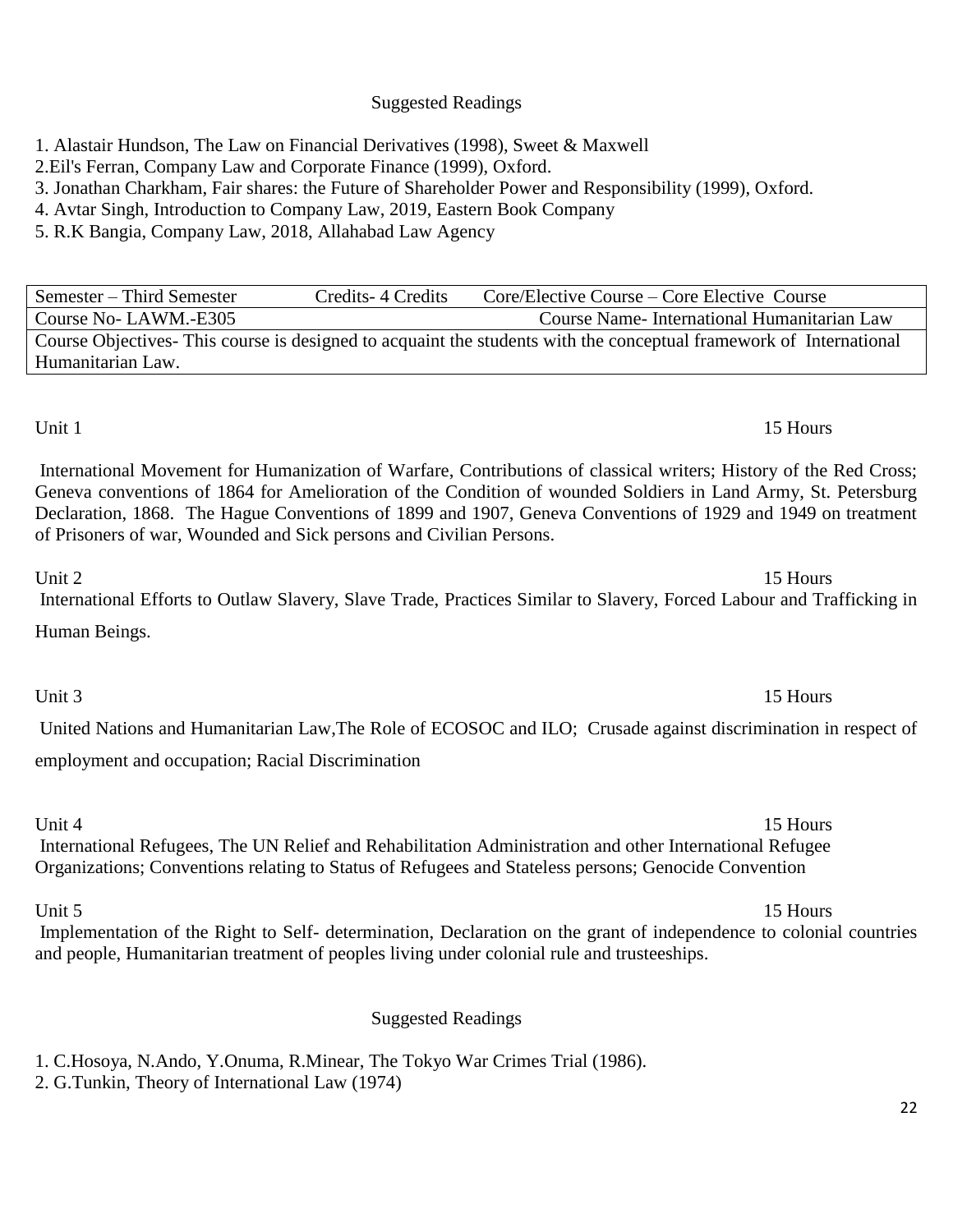# 3. G.Schwarzenberger, The Law of Armed Conflicts (Vol.II)

- 4. J.Stone, Legal Controls of International Conflicts (1959)
- 5. R.Falk, "The Shimoda Case" 69 Am. J. Int. Law (1965)

6. T.Taylor, Nuremberg and Vietnam : An American Tragedy (1971)

7. Rene Provost, International Human Rights and Humanitarian Law, 2002, Cambridge University Press

8. Francisco Forrest Martin et al. International Human Rights and Humanitarian Law, Treaties, Cases and Analysis.

Semester – Third Semester Credits- 4 Credits Core/Elective Course – Core Elective Course Course No- LAWM E306 Course Name- Science, Technology, and Human Rights Course Objectives- This course is designed to acquaint the students with the problems created by technology and laws to deal with such problems.

Interrelationship of Science, Technology and Human Rights, Implication of Development of Science and Technology on Human Rights,Right to environment in the development of science and technology, Right to development in the advancement of science and technology, Right to human health and impact of developments in medical sciences

Unit 2 15 Hours Medicine and the Law, Organ transplantation, Experimentation on human beings, Euthanasia (mercy killing), Gene therapy

Unit 3 15 Hours Issue of Human Rights Ethics in Scientific and Technological Development, Sex determination test, Induced abortion, Reproductive technology, Cloning, Invitro fertilization, Artificial insemination, Surrogate motherhood

Unit 4 15 Hours Impact of Scientific and Technological Progress on Human Rights: Normative Response of the International Community, Right to life, Right to privacy,Right to physical integrity, Right to information, Right to benefit from scientific and technological progress, Right to adequate standard of living

# Suggested Readings

- 1. Diane Rowland, Elezabeth Macdonald, Information Technology Law, (1997).
- 2. Suresh T. Viswanathan, The Indian Cyber Law, (2000).
- 3. The International Dimensions of Cyberspace Law (2000), UNESCO Publication.
- 4. D.P.Mittal, Law of Information Technology (Cyber Law), (2000).
- 5. Michael Chissick, Alistair Kelman, Electronic Commerce, Law and Practice, (1999).
- 6. Adwin W. Patterson, Law in a Scientific Age, (1963)
- 7. Steve Jones, Borin Van Leon, Genetics for Beginners, (1993).

# Unit 1 15 Hours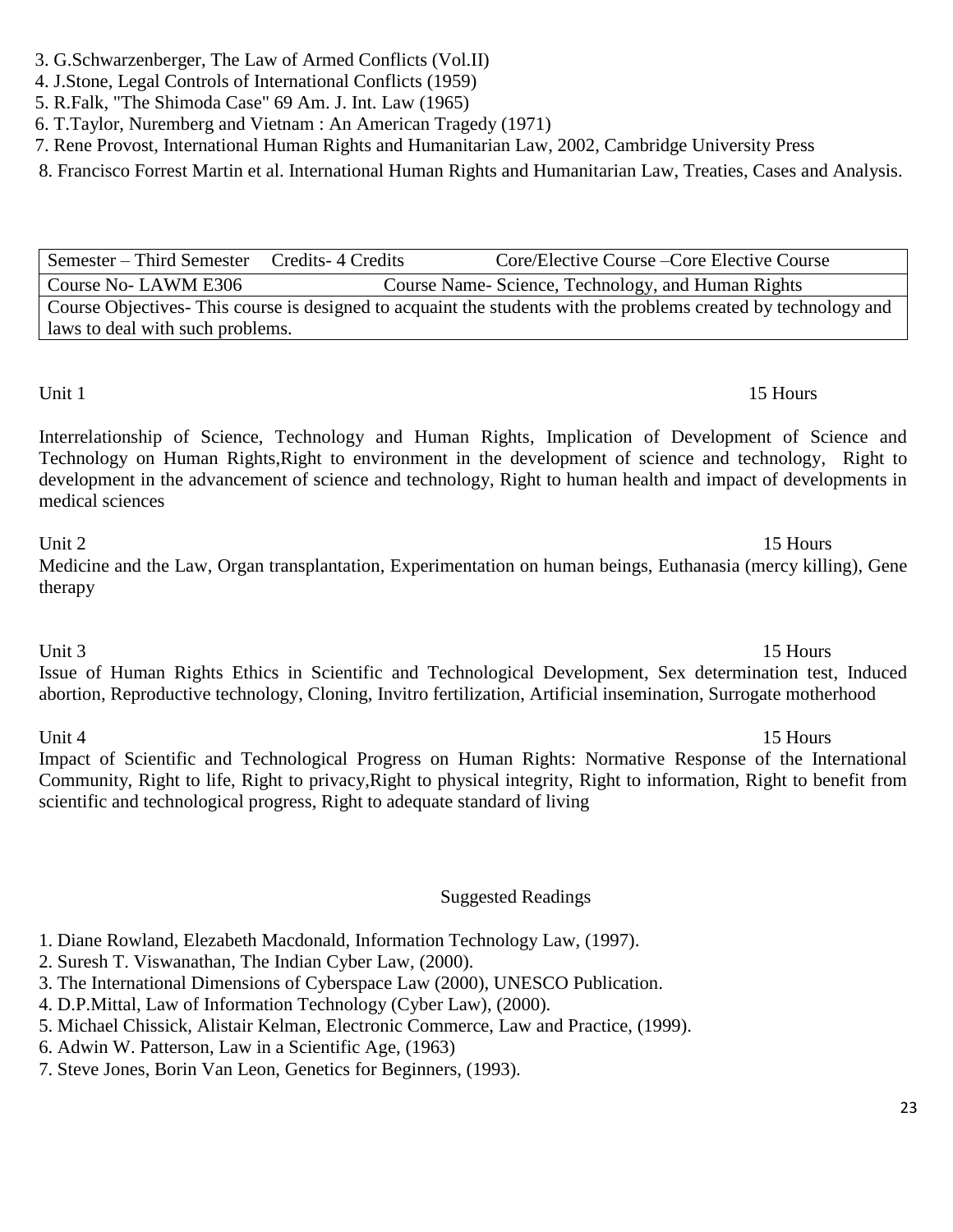# 8. Weeramantry, C.G., Human Rights and Scientific and Technology Development, 1990

- 9.Kamenka, E., Ideas and Ideologies Human Rights (1978)
- 10. Galtung, Human Rights in Another Key, (1994)
- 11.Akbar, M.J., Roits After Riots, (1988)
- 12.Baxi, U. (ed.), Rights to be Human, (1986)
- 13. Kazmi, F., Human Rights, (1987)
- 14. Anubha Rastogi, Claiming Dignity: Reproductive Rights and the Law, 2009, HRLN

15. Richard Pierre Claude, Science in the Service of Human Rights, 2002, [University of Pennsylvania Press](https://books.google.co.in/url?id=guo1GgFMFbAC&pg=PP1&q=http://www.upenn.edu/pennpress&clientid=ca-print-pennpress&linkid=1&usg=AFQjCNFEStxNNKl4pXj1PDPwsZOgE4FafQ&source=gbs_pub_info_r)

Semester – Third Semester Credits- 4 Credits- Core/Elective Course – Allied Elective Course Course No- LAWM E309 Course Name- Social Security Law Course Objectives- This course is designed to acquaint the students with the advance dimensions of Social security laws.

Social Security: Meaning,Distinction with labour welfare, Modality: social prescription, social assistance and social insurance, Labour social security as part of the general social security in the welfare state

Unit 2 15 Hours Origin and Development, Western countries - charitable institutions - professional guilds - philanthropic organisations - workmen's compensation law in England , Eastern societies - India: joint family system, statutory schemes, International norms on social security for labour : the ILO measures

Constitutional Perspectives, Fundamental Rights : realization of the rights through meaningful social security measures: right to life, the wider dimensions, Right to adequate means of livelihood, free legal aid, public assistance in cases of unemployment, old age, sickness and disablement, maternity relief.

Unit 4 15 Hours From Compensation to Insurance, Judicial interpretation of the expression "arising out of and in the course of employment", Employees' state insurance benefits: an improvement over workmen's compensation

Unit 5 15 Hours Social Security: Law and Practices, the Comparative Perspectives, The United Kingdom, The United States

# Suggested Readings

1. Avtar Singh & Harpreet Kaur, [Introduction to Labour and Industrial Laws,](https://www.ebcwebstore.com/product_info.php?products_id=400646)2017, Lexis Nexis.

2.R.N.Choudhry, Commentary on the Workmen's Comprensation Act 1923 (2000), Orient

3. S.C. Srivastava, Social Security and Labour Laws (1985).

# Unit 1 15 Hours

# Unit 3 15 Hours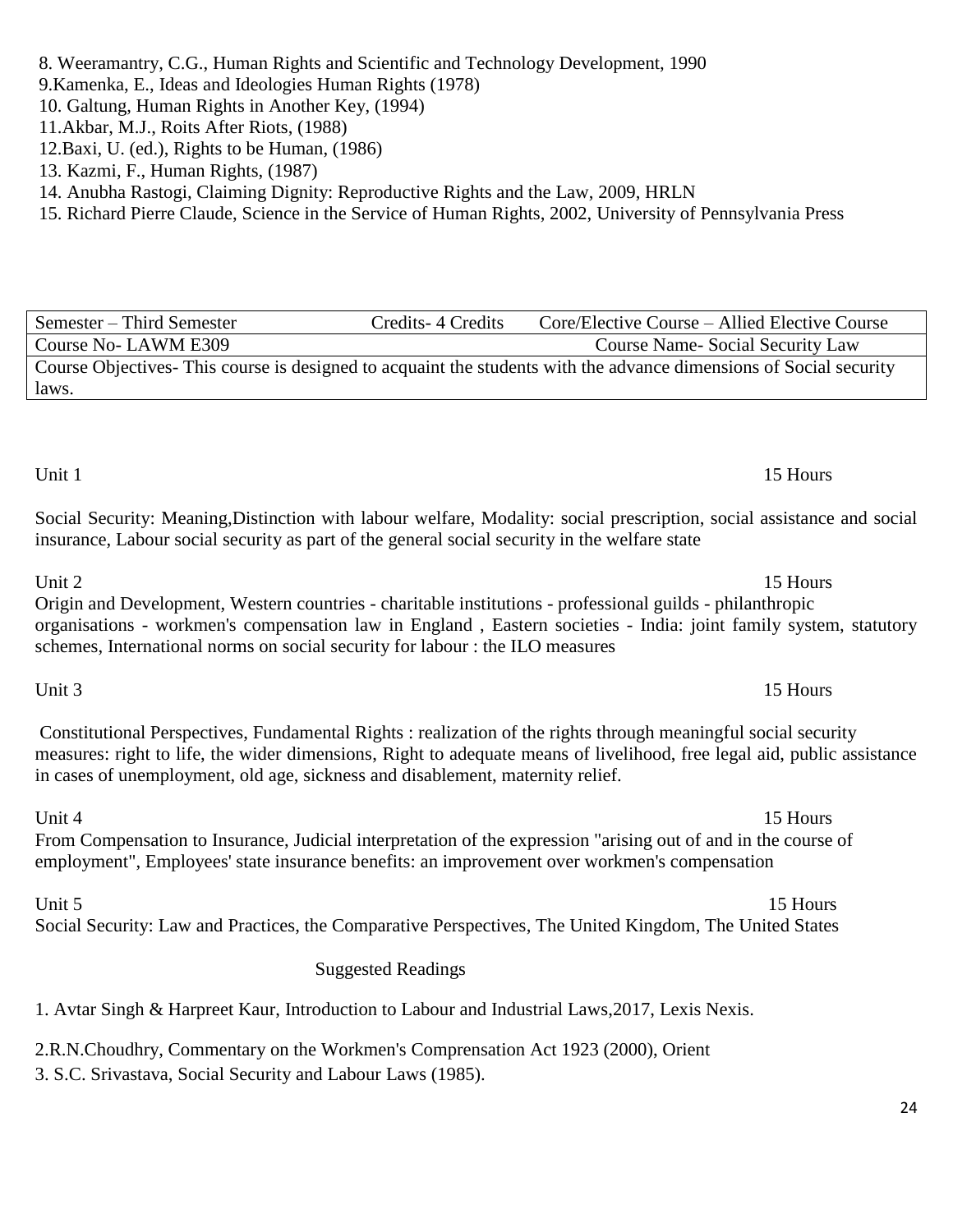# 4. R.W. Rideout Principles of Labour Law (1988), Chs. 12,13.

- 5. H.K. Saharay, Industrial and labour Laws of India (1987) Chs. 7 and 8.
- 6. Munkman, Employers' Liability (1985), Chs. 1, 2, 3, 22 and 23.
- 7.Harry Calvert, Social Security Laws (1978)

8. Reports of the National Commission on Labour 1969 (relevant portions)

| Semester – Third Semester                                                                           | Credits 4 Credits | Core/Elective Course – Allied Elective Course |  |  |
|-----------------------------------------------------------------------------------------------------|-------------------|-----------------------------------------------|--|--|
| Course No-LAWM E310                                                                                 |                   | Course Name-Right to Information              |  |  |
| Course Objectives This course is designed to give a in-depth understanding on right to Information. |                   |                                               |  |  |

# Unit 1 15 Hours

Introduction of Right to Information Act 2005:, .History, Background, Objectives, Preamble of Right to Information Act 2005, Obligation of Public Authorities (Section 3 to 11)

# Unit 2 15 Hours Right to Information in Global Perspective: United Nations and the Right to Information, The Commonwealth and the Right to Information,The Right to Information in USA, The Right to Information in UK, Rome Convention for the Protection of Human rights and Fundamental Freedoms, 1950

Unit 3 15 Hours Right to Information as Constitutional rights: Protection of Article 19(1) (a), Right to privacy,Contempt of Court,Public Interest vis-à-vis Information

Unit 4 15 Hours The Central Information Commission and The State Information Commissions:Constitutions, Eligibility criteria and Process of Appointment,Term of office and Condition of Service, Removal of Informational Commissioner

Suggested Readings

1. The Right to Information :Law-Policy-Practice By Rodney D Ryder

2. Handbook on The Right to Information Act By P.K.Das

3. Treaties on The Right to Information Act 2005 By Dr.Hiraj Kumar (2007)

| Semester – Fourth Semester                                                                                          | Credits - 4 Credits | Core/Elective Course – Core Course |  |  |
|---------------------------------------------------------------------------------------------------------------------|---------------------|------------------------------------|--|--|
| Course No-LAWM C401                                                                                                 |                     | Course Name-Media Law              |  |  |
| Course Objectives- This course is designed to acquaint the students with the major laws, regulations and court      |                     |                                    |  |  |
| decisions affecting the media. Further, it provides a sound understanding of the theoretical debates media, law and |                     |                                    |  |  |
| ethics in the Indian context.                                                                                       |                     |                                    |  |  |
|                                                                                                                     |                     |                                    |  |  |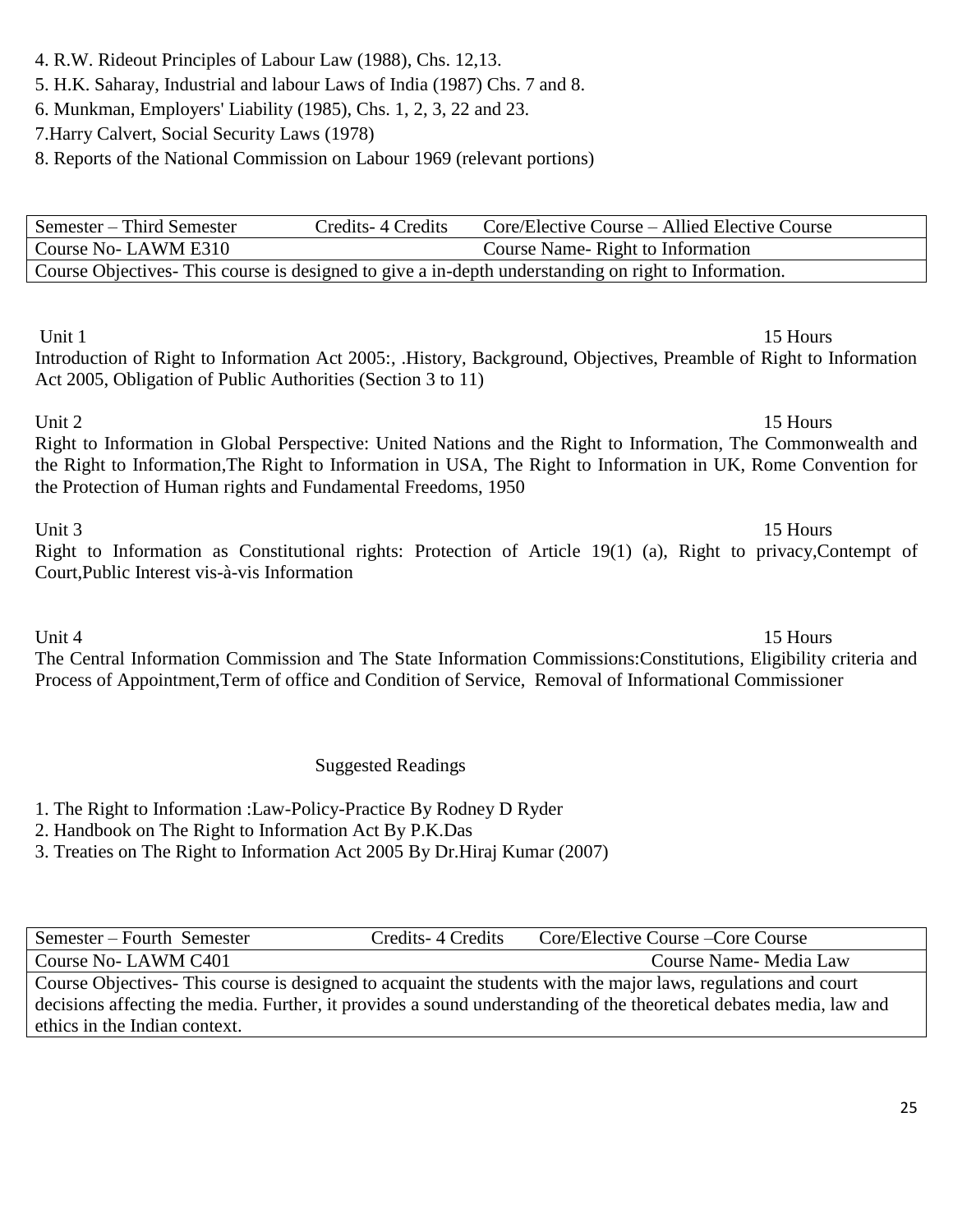# Semester – Fourth Semester Credits- 8 Credits Core/Elective Course – Core Course Course No- LAWM C402 Course Name- Dissertation Course Objectives- This course is designed to develop the research skill of the students before embarking in the field of M.Phil and Ph.D research.

Semester – Fourth Semester Credits- 8 Credits- 8 Credits Core/Elective Course – Core Course Course No- LAWM C403 Course Name- Drug Addition, Criminal Justice and Human Rights Course Objectives- This course is designed to give a inter connection between drug addition, criminal justice and human rights.

Unit 4 15 Hours Development of laws relating to Mass Media vis a vis International regime, Censorship of films, Censorship under Constitution, Censorship under the Cinematograph Act, Pre-censorship of films

Suggested Readings

1. Madhavi Goradia Divan,Facets of Media Law- [A mini encyclopaedia covering multiple dimensions of media law ,](https://www.ebcwebstore.com/product_info.php?products_id=930) 2018, Eastern Book Company

2. Umar Sama, Law of Electronic Media, 2017, Deep & Deep Publications

3. Sebastian Paul, Cross Currents Law and More Law, Ethics and the Media, 2015, Lexis Nexis

4. Bruce Michael Boys, "Film Censorship in India: A Reasonable Restriction on Freedom of

Speech and Expression" 14 J.I.L.I. 501 (1972).

5. Rajeev Dhavan, "On the Law of the Press in India" 26 J.I.L.I. 288 (1984).

6. Rajeev Dhavan, "Legitimating Government Rhetoric: Reflections on Some Aspects of the

Second Press Commission" 26 J.I.L.I. 391 (1984).

7. Soli Sorabjee, Law of Press Censorship in India (1976).

8. Justice E.S. Venkaramiah, Freedom of Press: Some Recent Trends (1984).

9. D.D. Basu, The Law of Press of India (1980

Unit 1 15 Hours

Introduction, Evolution of Media, Types of media:(i) Print (ii) Electronic, E-Media – Free Flow of Information beyond boundaries and barriers, Difference between Visual and non- Visual Media - impact on People

Unit 2 15 Hours Freedom of Speech and Expression -Article 19 (1) (a), An introduction to Freedom of expression, Evolution of Freedom of Press, Restrictions under Constitution (i) Article 19 (2) (ii) Government Power to legislate - Article 246 read with the Seventh Schedule. (iii) Power to impose Tax -licensing and licence fee, Advertisement & Ethics: Misleading Advertisement vis-à-vis Consumers rights Unit 3 15 Hours

Law of defamation and obscenity, Defamation (i) Libel (ii) Slander, Obscenity, Sedition

# 26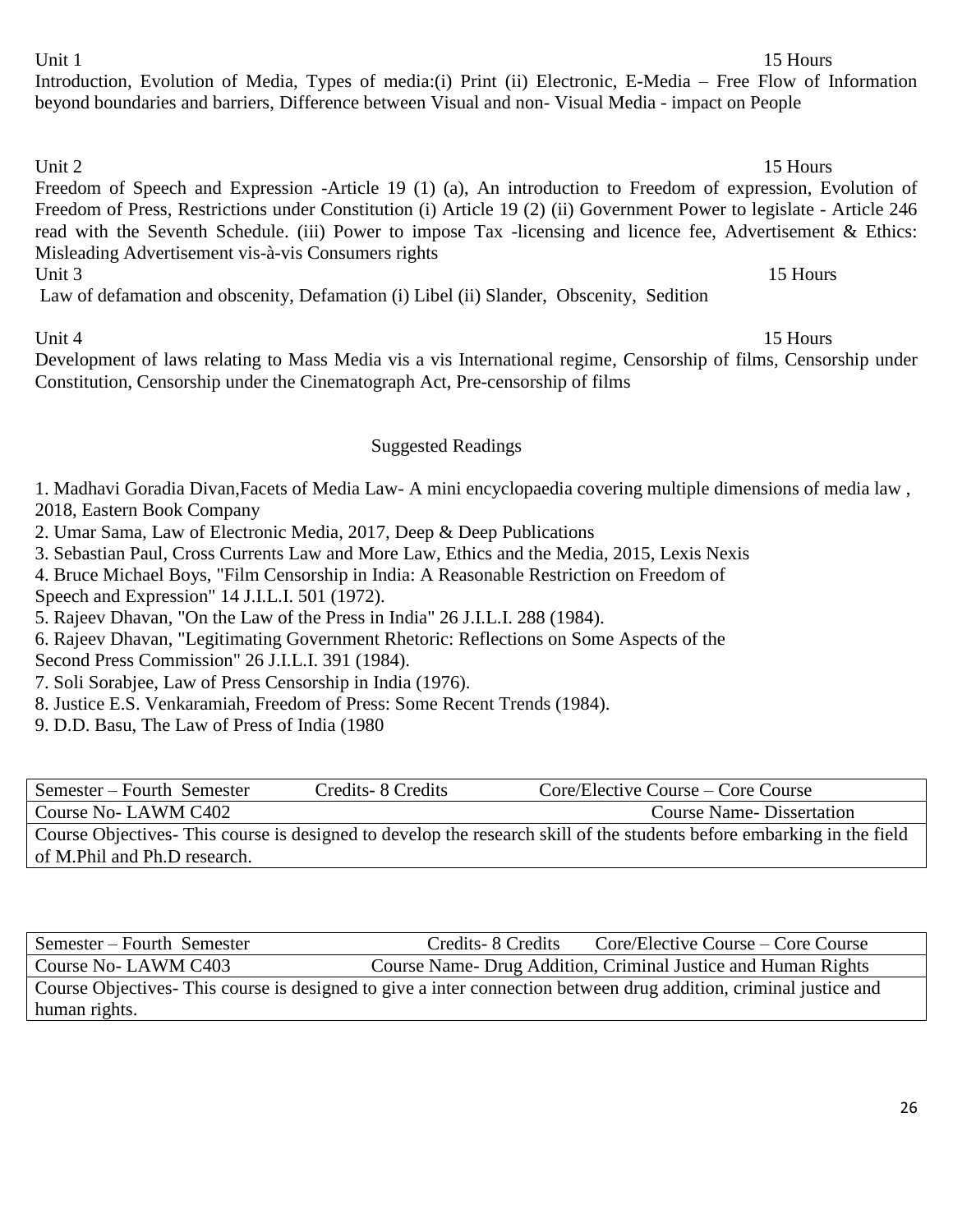# Unit 1

Basic conceptions, Drugs, narcotics, psychotropic substance, Dependence, Crimes without victims, Trafficking in drugs – Primary drug abuse 15 Hours

## Unit 2 15 Hours

International Legal Regime, Analysis of the Single Convention on Narcotic Drug 1961 and 1972, Analysis of the Convention on psychotropic Substance 1972, International collaboration in combating drug addiction – Role of SAARC.

# Indian Regulatory system - Approaches to narcotic trafficking during colonial India, Penal provisions IPC and Customs Act, India's role in the evolution of the International Conventions, Judicial approach to sentencing in drug trafficking and abuse , The Narcotic and Psychotropic Substance Act, 1985

Unit 3 15 Hours

Unit 4 15 Hours Treatment, after care and rehabilitation of drug addicts, Human rights aspects, Problem of juvenile drug use and legal approaches, Role of educational system, medical profession and mass media, Initiatives for compliance with regulatory system – Law reform initiatives.

# Suggested Readings

1. J.A. Incard – Drugs and Criminal Justice System.

2. P. R. Rajnat – Violence and Response: A Critical Study of Indian Criminal justice System.

3. United Nations – Economic & Social Reports of the Commission on Narcotic Drugs.

4. United Nations Social Defense Research Institute (UNSRDI) – Combating Drug Abuse and Related Crimes

| Semester – Fourth Semester |                     | Credits-4 Credits       | Core/Elective Course – Core Course                                                                             |
|----------------------------|---------------------|-------------------------|----------------------------------------------------------------------------------------------------------------|
|                            | Course No-LAWM C404 | Course Name- Health Law |                                                                                                                |
|                            |                     |                         | Course Objectives- The course aims to give a comprehensive understanding regarding public health, legal issues |

Unit 1 15 Hours

and solutions.

Introduction, Concept of health, public health, Law and health – development of interrelationship, Health Law and Bio Ethics

Unit 2 15 Hours Legal aspects of Health Care, Role of WHO, Constitutional law- regulation of health, Important legislations dealing with law and medicine

# Unit 3 15 Hours

Medical Professional, Patient and the Law, Nature and concept of physician –patient relationship, Informed consent and confidentiality, Concept of duty of care, standard of care, Code of ethics in medical profession, Role of judiciary in regulating the medical profession

Unit 4 15 Hours Bioethics- Issues and challenges, Euthanasia and physician assisted suicide, Reproductive technology – surrogate motherhood, Medical termination of pregnancy, Prenatal diagnostic techniques